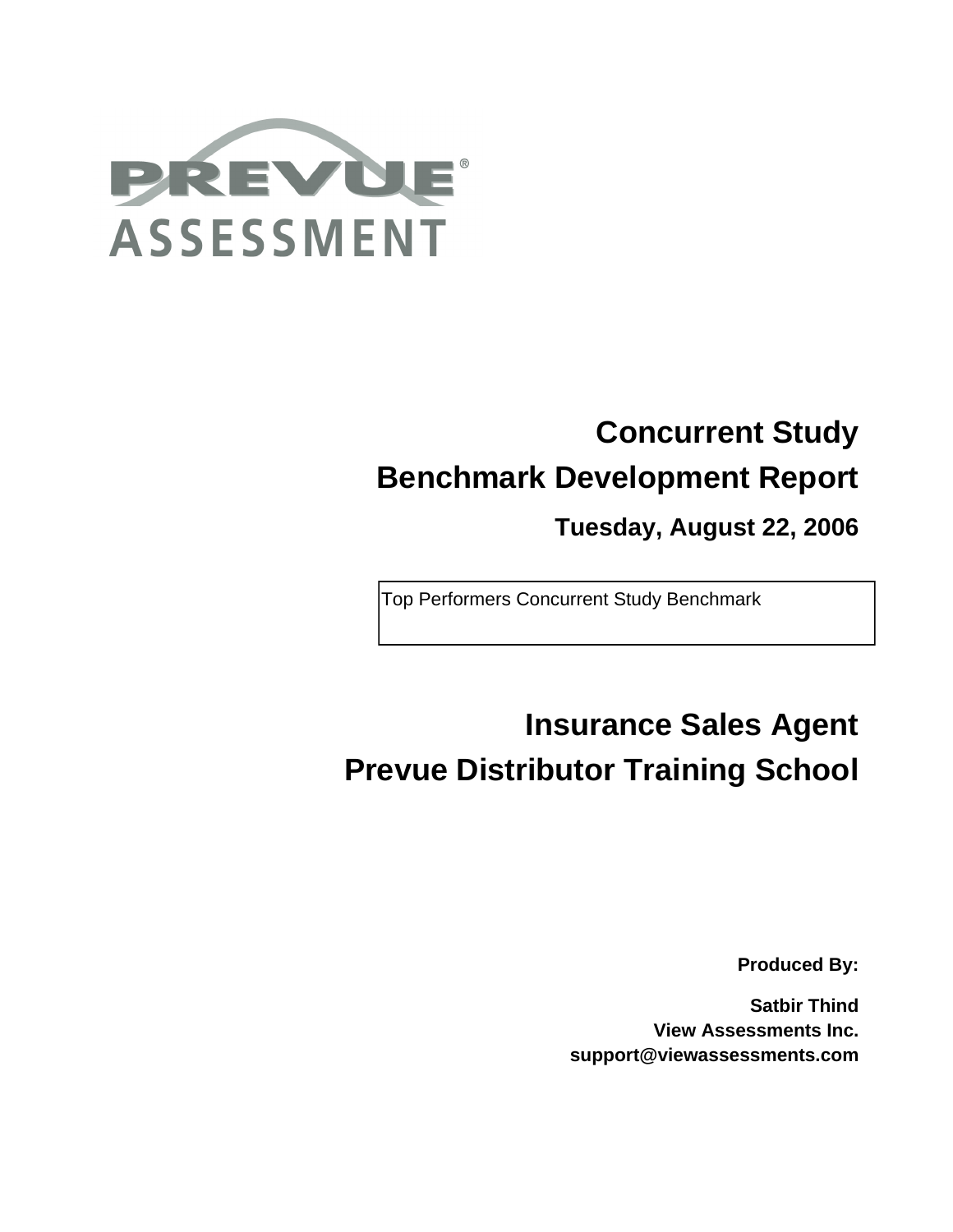# **Contents**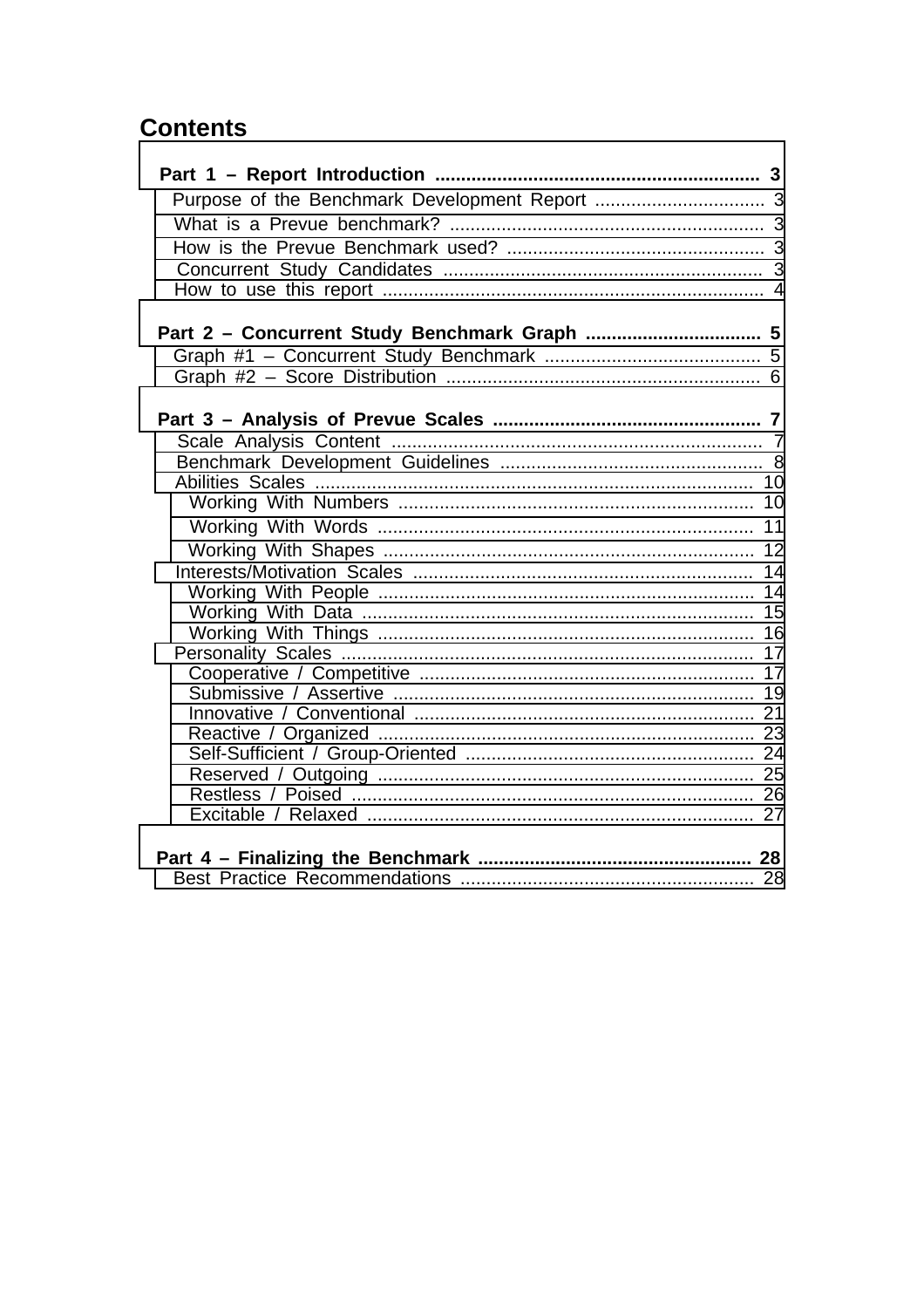# **Part 1 – Report Introduction**

# <span id="page-2-0"></span>**Purpose of the Benchmark Development Report**

<span id="page-2-1"></span>This report will help to complete development of the Prevue Benchmark for the Insurance Sales Agent position at Prevue Distributor Training School. A Concurrent Study of the Prevue Assessments of a sample of Prevue Distributor Training School employees, identified as top performers in the Insurance Sales Agent position, has been used to generate an initial draft benchmark. The data derived from the Concurrent Study have been collated and analyzed to summarize the characteristics evident in top performers. The person or persons developing the benchmark will use this report to review and amend the initial draft benchmark and to finalize the Prevue Benchmark for the Insurance Sales Agent position at Prevue Distributor Training School.

# **What is a Prevue benchmark?**

<span id="page-2-2"></span>The Prevue Benchmark that will be developed for the Insurance Sales Agent position at Prevue Distributor Training School is a profile of the work-related abilities, interests/motivation, and personality traits of top performers in the position. The Prevue Benchmark is customized to address the unique requirements of the job within a particular corporate culture.

# **How is the Prevue Benchmark used?**

Managers can use the Prevue Benchmark to:

- <span id="page-2-3"></span>Select the best candidate for the position
- Obtain essential information beyond résumés, background searches or interviews
- Compare candidates to a preferred standard
- Identify individual training and coaching requirements
- Provide succession planning for the position and career planning for employees

# **Concurrent Study Candidates**

<span id="page-2-4"></span>The Concurrent Study Candidates are the sample of Prevue Distributor Training School employees who have completed Prevue Assessments to generate an initial draft benchmark for the Insurance Sales Agent position. These Concurrent Study Candidates are Top Peformer #2, Top Performer #1, Top Performer #3 and Top Performer #4.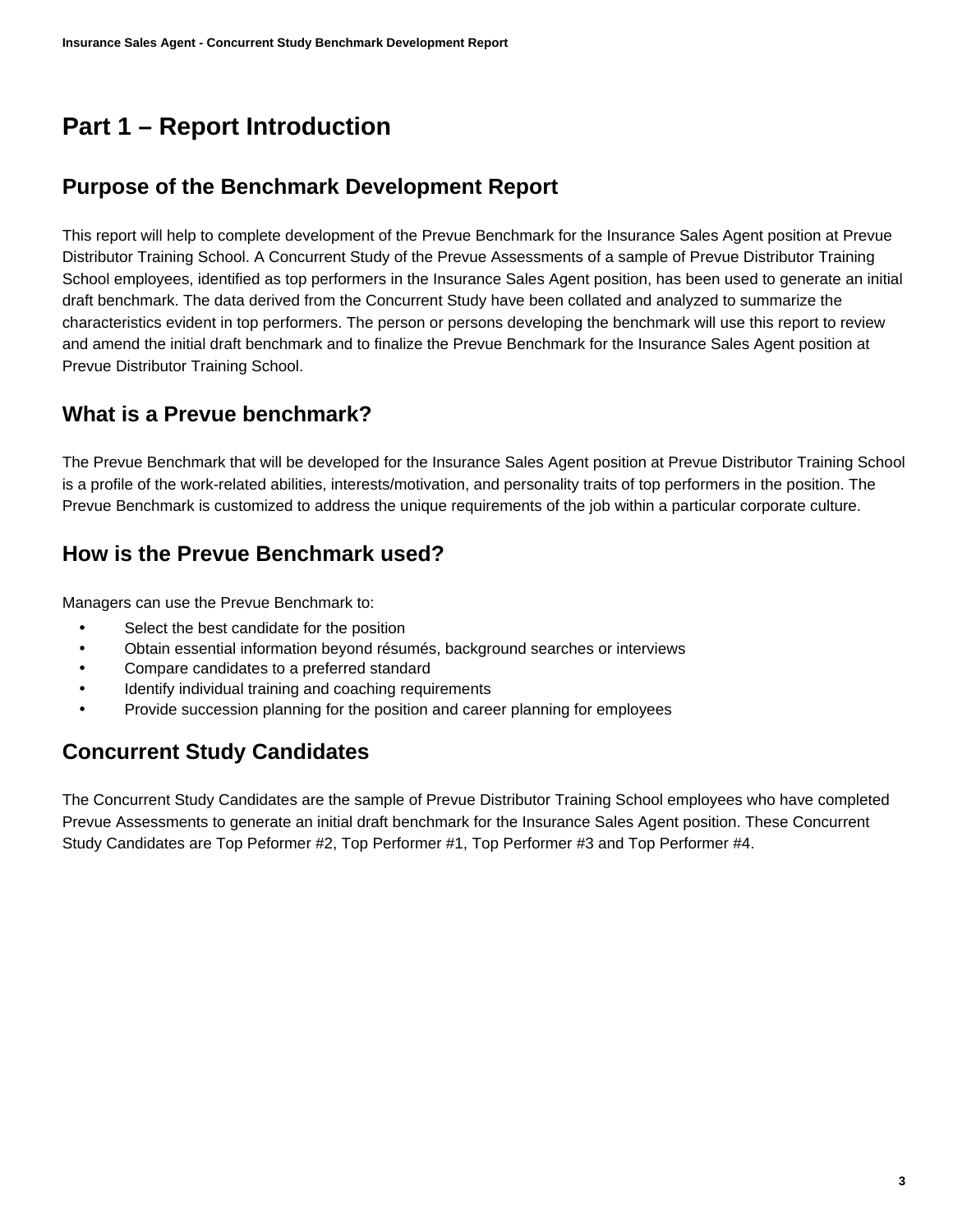### **How to use this report**

<span id="page-3-0"></span>This report should be used to guide development of the Prevue Benchmark for the Insurance Sales Agent position. The Prevue Distributor Training School staff participating in the development of the benchmark should:

- 1 Examine the two graphs in Part 2. The first graph shows the draft benchmark for the Insurance Sales Agent, produced from the analysis of the Prevue Assessments completed by the Concurrent Study Candidates. The second graph displays where the Concurrent Study Candidates scored on the Abilities, Interests/Motivation, and Personality scales measured by the Prevue Assessment.
- 2 Review the scale-by-scale analysis of the Prevue assessment scales for Abilities, Interests/Motivation, and Personality addressed in Part 3. If there is disagreement about a benchmark for a particular scale, the Prevue Distributor Training School staff engaged in the benchmark development should collaborate to identify an appropriate range of scores.
- 3 Follow steps in Part 4 to finalize the Prevue Benchmark for the Insurance Sales Agent position.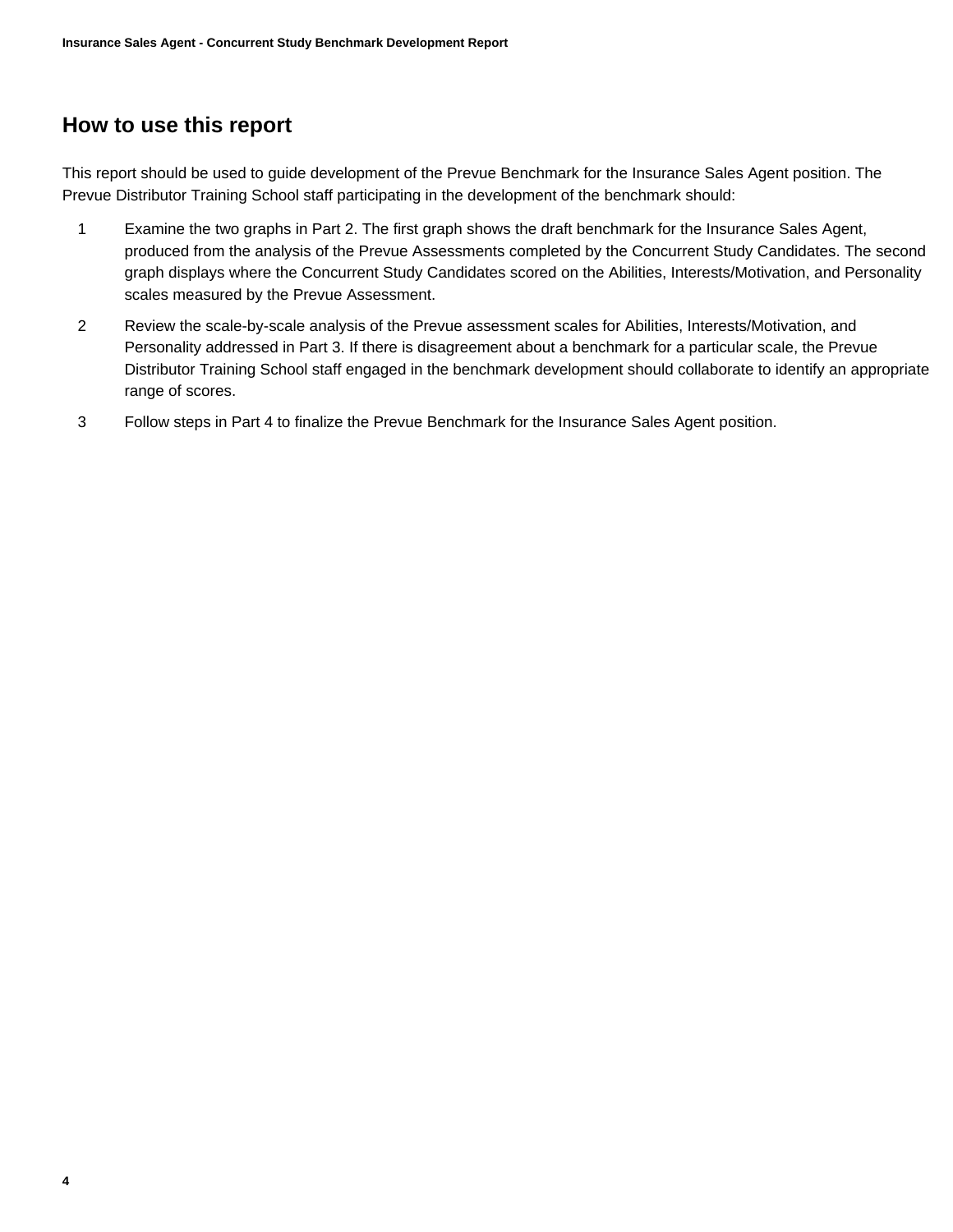# **Part 2 – Concurrent Study Benchmark Graph**

# <span id="page-4-0"></span>**Graph #1 – Concurrent Study Benchmark**

<span id="page-4-1"></span>This graph shows the initial draft benchmark for the Insurance Sales Agent position. This benchmark reflects the combined results of the Prevue assessments completed by the Concurrent Study Candidates.

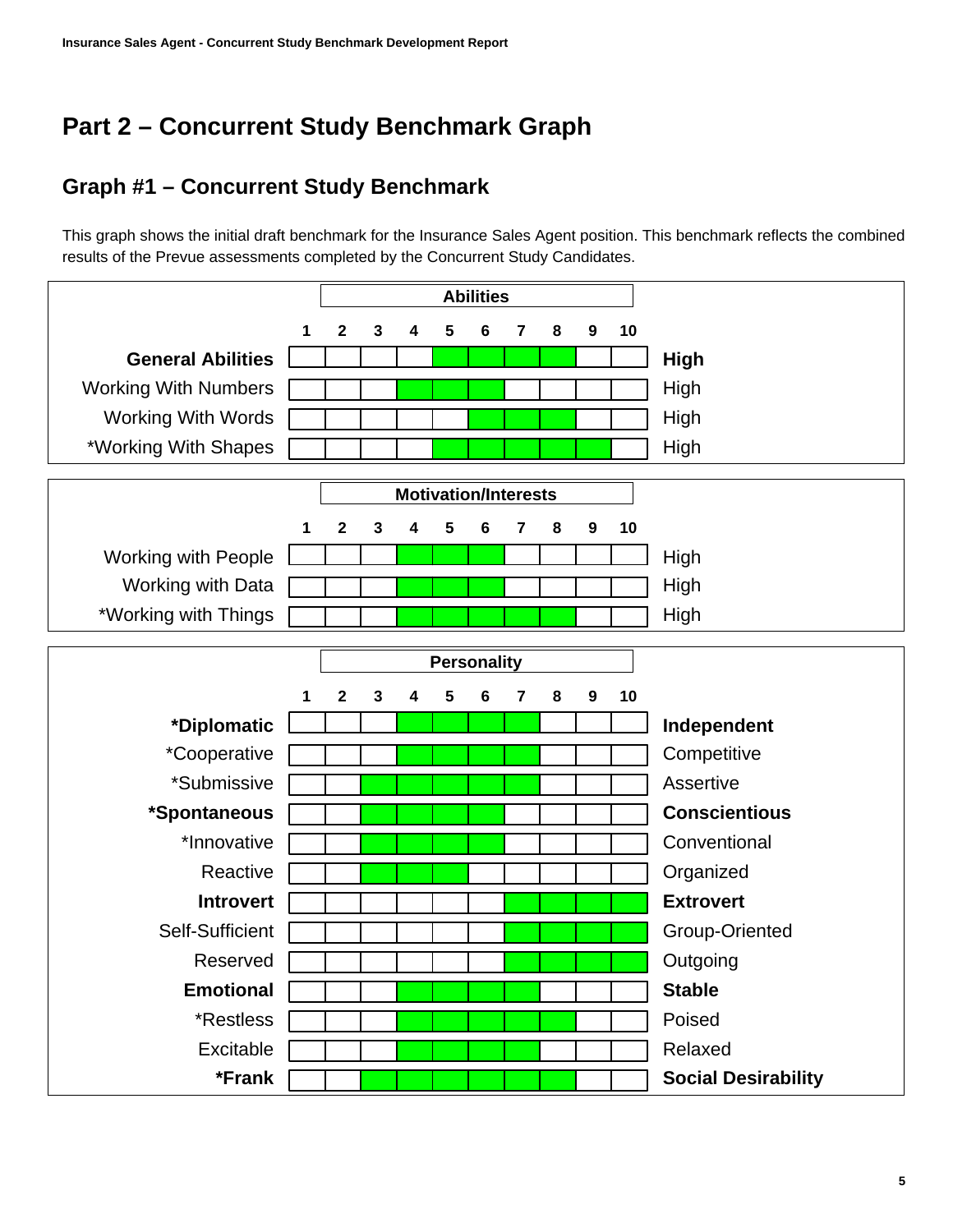# **Graph #2 – Score Distribution**

<span id="page-5-0"></span>This graph displays where the Concurrent Study Candidates scored on the Abilities, Interests/Motivation, and Personality scales of the Prevue Assessment.

|                             |   | <b>Abilities</b> |                   |                                |                    |                   |               |                   |                                |                   |                            |
|-----------------------------|---|------------------|-------------------|--------------------------------|--------------------|-------------------|---------------|-------------------|--------------------------------|-------------------|----------------------------|
|                             | 1 | 2                | 3                 | 4                              | 5                  | 6                 | 7             | 8                 | 9                              | 10                |                            |
| <b>General Abilities</b>    |   |                  |                   |                                | (1)                | (2)               | (1)           |                   |                                |                   | <b>High</b>                |
| <b>Working With Numbers</b> |   |                  |                   | (1)                            | $\mathbf{1}$       | (2)               |               |                   |                                |                   | High                       |
| <b>Working With Words</b>   |   |                  |                   |                                | $\left( 1\right)$  |                   | (1)           | $\left( 2\right)$ |                                |                   | High                       |
| *Working With Shapes        |   |                  |                   |                                | $\left( 2\right)$  | $\vert$ (1)       |               |                   | (1)                            |                   | High                       |
|                             |   |                  |                   | <b>Motivation/Interests</b>    |                    |                   |               |                   |                                |                   |                            |
|                             |   |                  |                   |                                |                    |                   |               |                   |                                |                   |                            |
|                             | 1 | $\mathbf{2}$     | 3                 | 4                              | 5                  | 6                 | 7             | 8                 | 9                              | 10                |                            |
| <b>Working with People</b>  |   |                  |                   | (1)                            | (2)                | $\hat{P}$         |               |                   |                                |                   | High                       |
| Working with Data           |   |                  |                   | $\left( 2\right)$              | 1                  |                   | (1)           |                   |                                |                   | High                       |
| *Working with Things        |   |                  |                   | (1)                            |                    | $\rm(2)$          |               |                   | (1)                            |                   | High                       |
|                             |   |                  |                   |                                | <b>Personality</b> |                   |               |                   |                                |                   |                            |
|                             | 1 | 2                | 3                 | 4                              | 5                  | 6                 | 7             | 8                 | 9                              | 10                |                            |
| *Diplomatic                 |   | (1)              |                   | $\mathbf{1}$                   |                    | $\left( 1\right)$ | (1)           |                   |                                |                   | Independent                |
| *Cooperative                |   |                  | (1                |                                | 1                  | $\mathbf{1}$      | (1)           |                   |                                |                   | Competitive                |
| *Submissive                 |   |                  | (1)               | (1)                            |                    | (1)               |               | $\left( 1\right)$ |                                |                   | Assertive                  |
| *Spontaneous                |   | (1)              | $\left( 2\right)$ |                                |                    | $\ddot{v}$        |               |                   |                                |                   | <b>Conscientious</b>       |
| *Innovative                 |   |                  | (1                | $\left( 2\right)$              |                    |                   | 4             |                   |                                |                   | Conventional               |
| Reactive                    |   |                  | (2)               | (1)                            | (1)                |                   |               |                   |                                |                   | Organized                  |
| <b>Introvert</b>            |   |                  |                   |                                |                    |                   |               | (2)               |                                | (2)               | <b>Extrovert</b>           |
| Self-Sufficient             |   |                  |                   |                                |                    |                   | (1)           | 1                 |                                | (1                | Group-Oriented             |
| Reserved                    |   |                  |                   |                                |                    |                   | (1)           | (1)               |                                | $\left( 2\right)$ | Outgoing                   |
| <b>Emotional</b>            |   |                  |                   |                                | (2)                | (1)               |               | $\left( 1\right)$ |                                |                   | <b>Stable</b>              |
| *Restless                   |   |                  | $\Omega$          |                                | (1)                |                   |               |                   | $\Omega$                       |                   | Poised                     |
| Excitable                   |   |                  |                   | (1)                            | (1)                |                   | $\circled{2}$ |                   |                                |                   | Relaxed                    |
| *Frank                      |   |                  |                   | $\textcircled{\scriptsize{1}}$ |                    | (1)               | $\Omega$      |                   | $\textcircled{\scriptsize{1}}$ |                   | <b>Social Desirability</b> |
|                             |   |                  |                   |                                |                    |                   |               |                   |                                |                   |                            |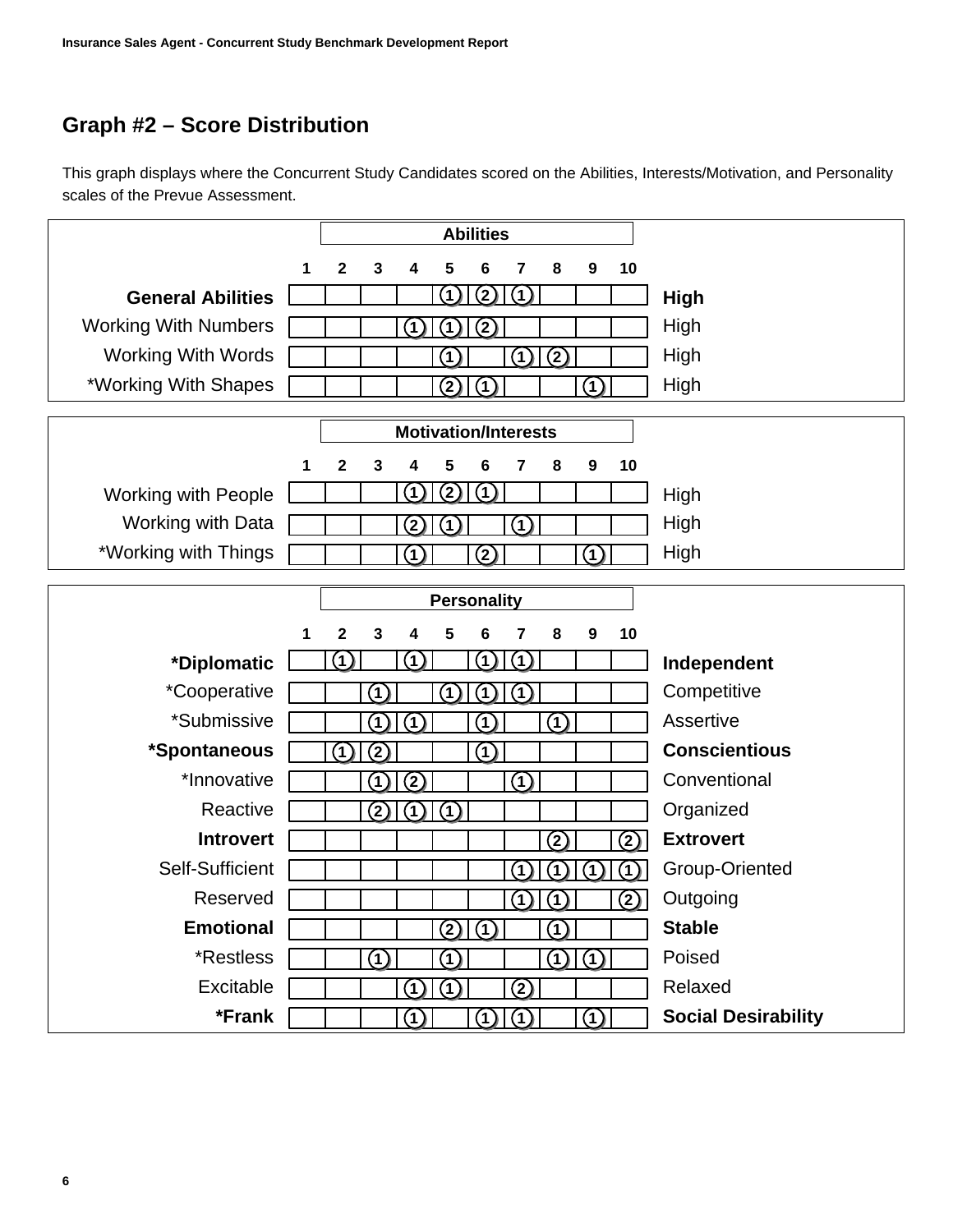# **Part 3 – Analysis of Prevue Scales**

# <span id="page-6-0"></span>**Scale Analysis Content**

<span id="page-6-1"></span>Part 3 provides a detailed analysis of the results of the Concurrent Study for each of the three minor scales in Abilities, the three Interests/Motivation scales, and the eight minor scales in Personality that are measured by the Prevue Assessment. For each scale, this analysis includes:

- Scale Description—provides an overview of what the scale is measuring.
- Study Graphs—show the respective results of the Prevue Assessments for each of the Concurrent Study Candidates. In addition, the Concurrent Study Graph shows the initial benchmark for the position derived from the combined results of the assessments completed by all Concurrent Study Candidates.
- Benchmark Description—provides an overview of characteristics indicated by the Concurrent Study Graph.
- Study Conclusions and Suggestions—summarizes the computerized analysis of the results of the Prevue Assessments completed by the Concurrent Study Candidates and makes recommendations (if necessary) for finalizing the benchmark for the scale under consideration.

If the draft benchmark for a scale reflected in a Concurrent Study Graph is six or more stens wide:

- The title for that scale will be followed by an asterisk (\*).
- Study Conclusions and Suggestions will be in bold print.
- Scale Score Descriptions will be provided for low, mid-range, and high scores to assist the Prevue Distributor Training School staff who are developing the benchmark to collaborate on the appropriate length and placement of the benchmark for the given scale.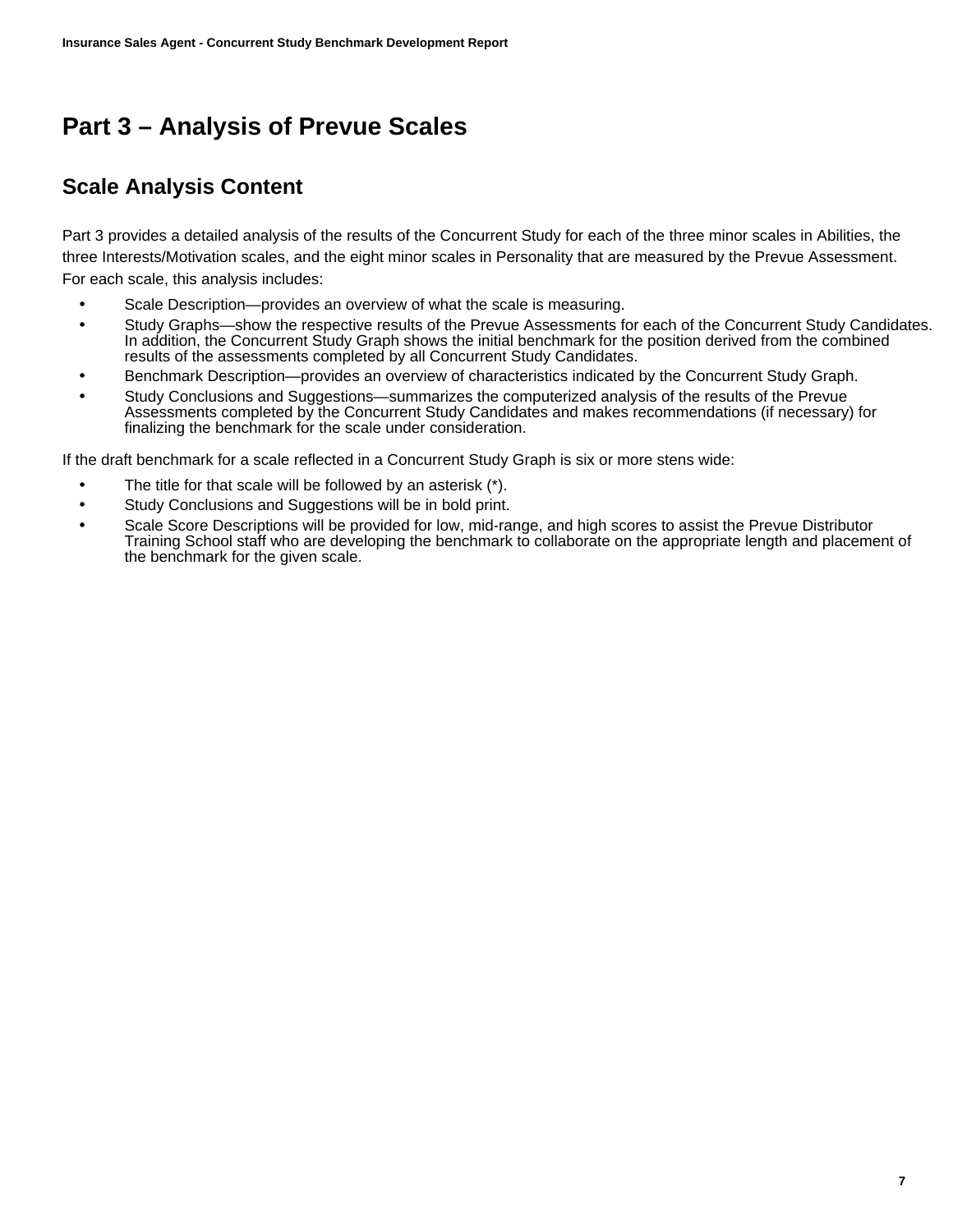# **Benchmark Development Guidelines**

<span id="page-7-0"></span>The person or persons developing the Prevue Benchmark are advised to consider these guidelines when reviewing and, where applicable, revising the benchmarks for each scale:

1 When a large number of people take the Prevue Assessment, a graph of their results will form a normal bell-shaped curve. All Prevue scales are divided into ten areas under this normal curve. These standard tenths of the curve are called stens. Most people (68% of the population) will score in the mid-range, where the curve is highest (stens 4 to 7). Fewer people will score in the tails of the curve, at the extremes of the scale, with either very low or very high results. The graph below shows the percentages for each sten. Only a small percentage of the working population will fit a benchmark placed on either extreme of a scale.



- 2 A benchmark must be a minimum of three stens wide. A width of three or four stens is an appropriate benchmark, particularly for those characteristics that the benchmark study identifies are crucial for top performers in the position.
- 3 A benchmark more than six stens wide indicates that either the given characteristic is not a significant aspect of performance in the position or there are insufficient data to establish a narrower benchmark. Further concurrent study of top performers in the position may support a narrower benchmark.
- 4 The benchmarks to be defined are on the three Abilities minor scales, the three scales for Interests/Motivation, and the eight Personality minor scales. These are addressed in the next section of Part 3. The computerized scoring and analysis facilities of www.prevueonline.com will automatically determine and enter the General Abilities major scale and the four Personality major scales.
- 5 Reviewing previously developed job descriptions, job analysis studies, or job performance review documents will assist in determining the most appropriate benchmarks.
- 6 There are three primary methods for developing a Prevue benchmark: a Concurrent Benchmark Development Study (covered in this report), a Job Description Survey Benchmark Development Study, or a Combination Benchmark Development Study.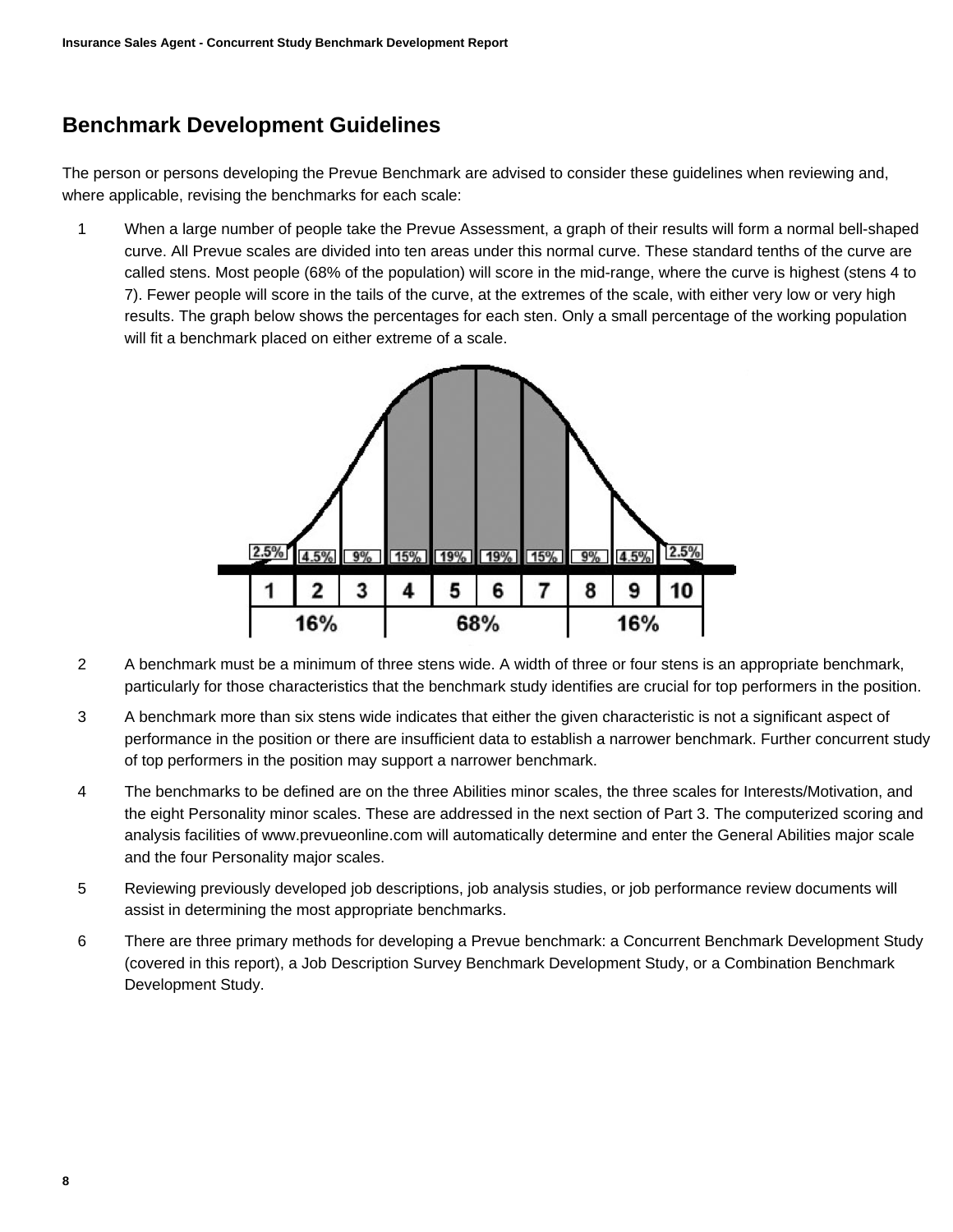The Concurrent Benchmark Development Study is based on the combined scores of Prevue assessments completed by a sample of employees who have been identified as top performers in the position. A Job Description Survey Benchmark Development Study reflects a benchmark based on what management and/or selected job incumbents consider to be the characteristics of top performers. These two benchmark development processes may not produce exactly the same result, particularly if a company's products, services, customers or business are in the midst of change. If this is the case, the Job Description Survey Study may represent the characteristics that are anticipated as future requirements for top job performance. A Combination Benchmark Development Study will analyze and merge the results of a Concurrent Study and a Job Description Survey Study to provide more information for developing the Prevue benchmark.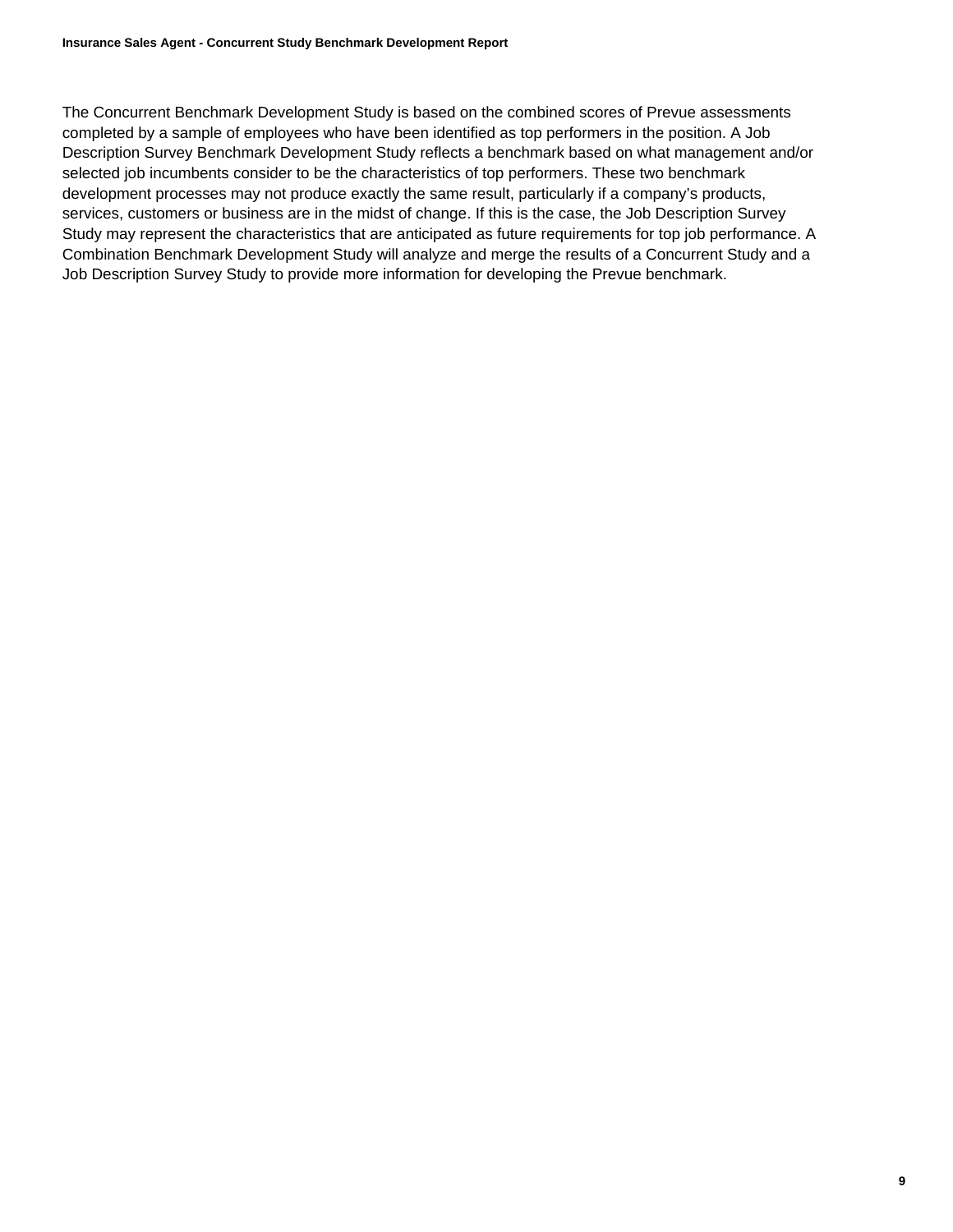# **Abilities Scales**

<span id="page-9-0"></span>The person or persons developing benchmarks for Abilities should identify the required levels of skill for working with numbers, words, and shapes. The online facilities at www.prevueonline.com will automatically generate the benchmark for General Abilities major scale.

# **Working With Numbers**

#### <span id="page-9-1"></span>**Scale Description**

Working with numbers shows the ability to use numbers for abstract reasoning and problem-solving. In many occupations—clerical, accounting, technical, sales, and managerial—the ability to work with numbers is essential.

#### **Study Graph**



#### **Benchmark Description**

Based on this benchmark, a top performer might have below average to average ability for working with numbers. The position may require simple arithmetic skills and competence for number recognition. Candidates with low ability may have difficulty with some tasks. Candidates with above average numerical ability could also be a poor fit for this position.

#### **Study Conclusions And Suggestions**

The scores of the Concurrent Study Candidates on the Working With Numbers scale are similar. The Concurrent Study Graph may therefore become the final benchmark for this scale.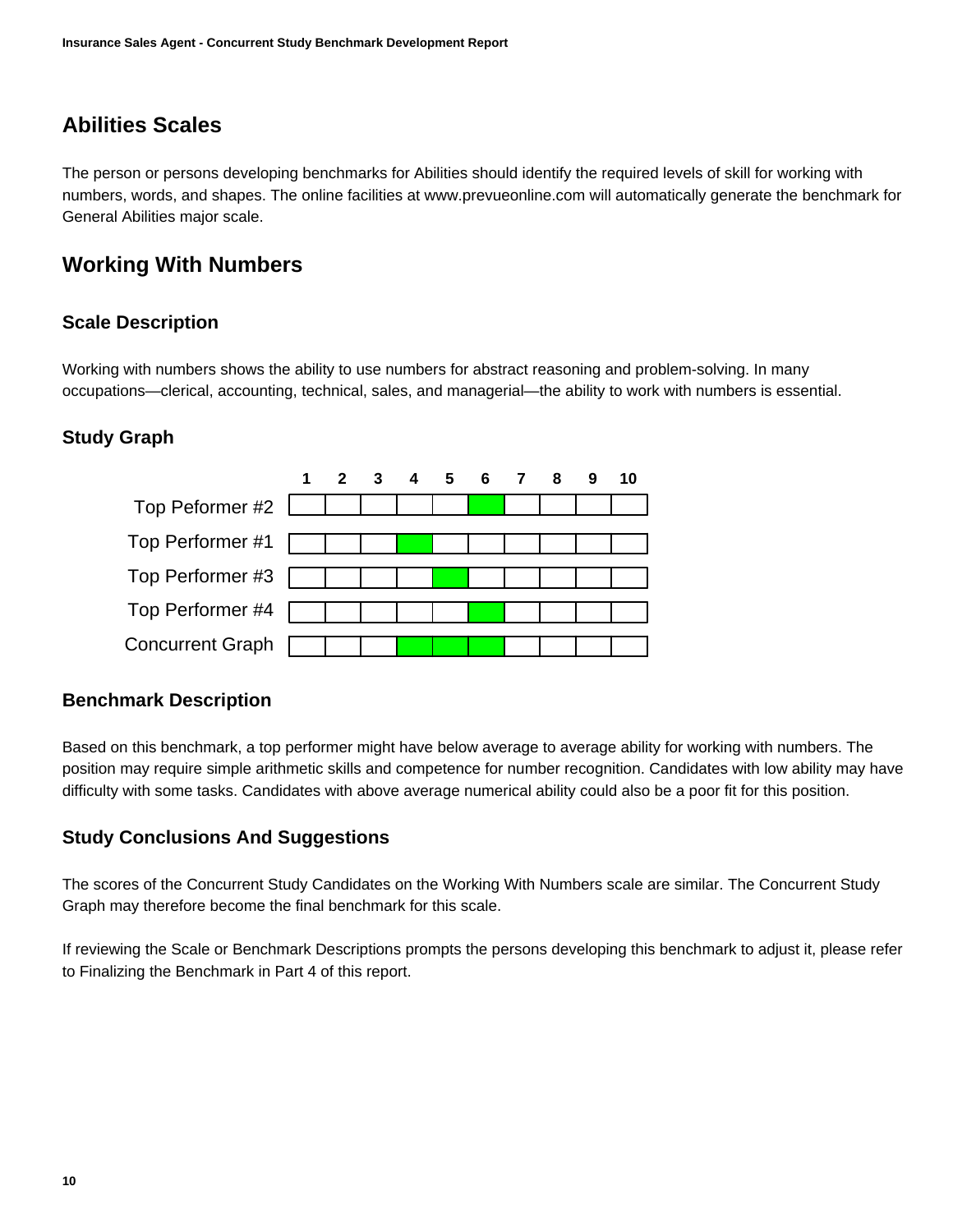# **Working With Words**

#### <span id="page-10-0"></span>**Scale Description**

Working with words is the ability to use written language for reasoning and problem-solving. In many occupations—clerical, administrative, technical and managerial—the ability to work with written language is a fundamental requirement. While fluency or direct communication is different from verbal reasoning, there is a moderate correlation between scores on this scale and communication skill. People who score at the upper end of Working with words are more likely to be good communicators, but excellent fluency and good communication skills can occur irrespective of scores on this scale.

Note: Fluency can be assessed from the résumé and covering letter, and oral communication skills should be measured in the interview.

#### **Study Graph**



#### **Benchmark Description**

Based on this benchmark, a top performer could have average to above average ability with written language. Frequently, the position may require standard verbal skills for straightforward reading, writing, and recognition of spelling errors. Occasionally, the job probably demands verbal reasoning such as working with complex documents or following complicated written procedures. Candidates with below average ability might find this job overly challenging. Candidates with high ability with words might not reach their potential in this position.

#### **Study Conclusions And Suggestions**

The scores of the Concurrent Study Candidates on the Working With Words scale are similar. The Concurrent Study Graph may therefore become the final benchmark for this scale.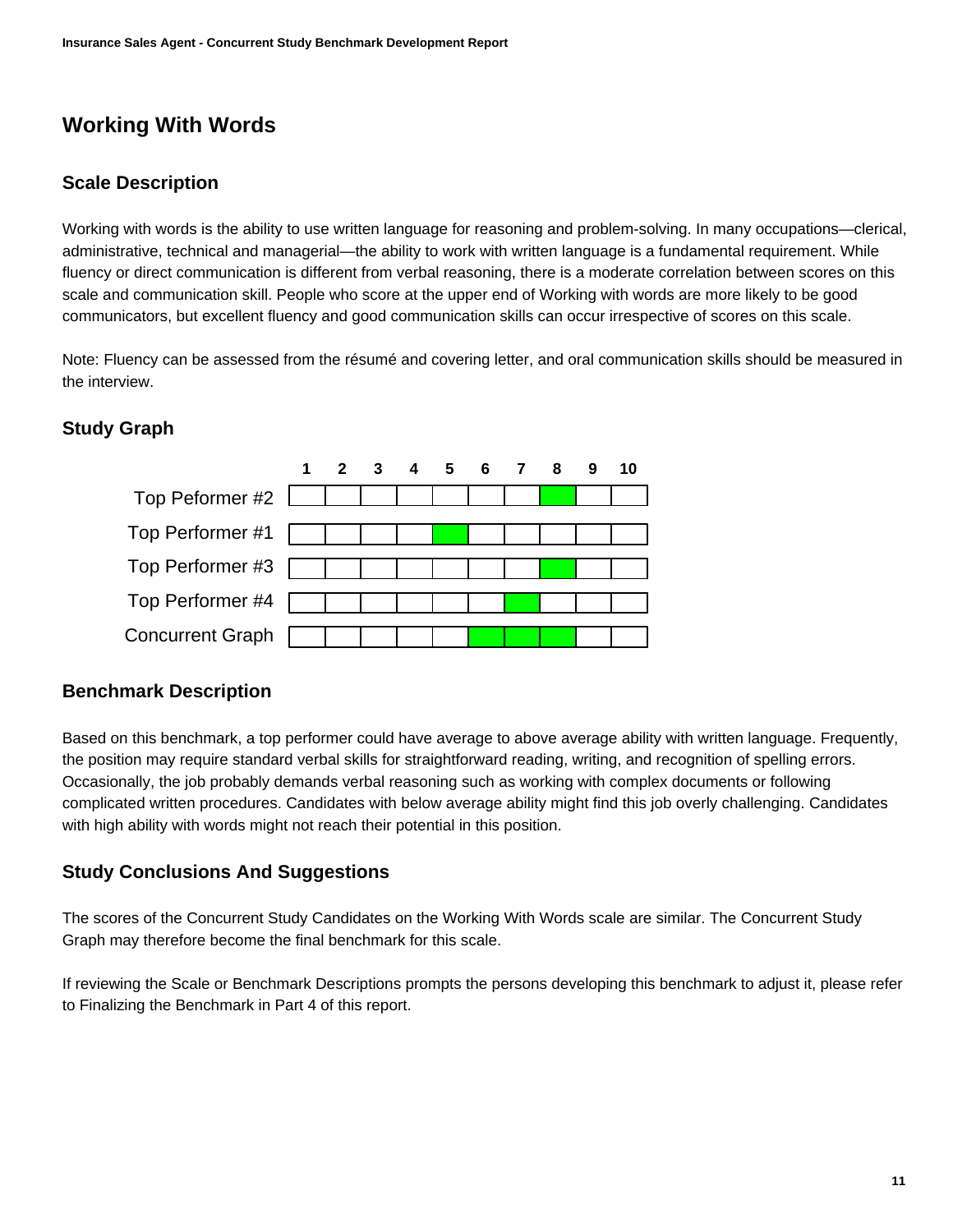# **Working With Shapes**

#### <span id="page-11-0"></span>**Scale Description**

Working with shapes involves a several facets of mental ability. Most important is the ability to imagine how something will look when it is moved in space or when its component parts are rearranged. Spatial visualization skills are important for tasks such as interpreting blueprints and diagrams, understanding graphs and charts, arranging objects for display or storage, and so on.

#### **Study Graph**

![](_page_11_Figure_5.jpeg)

#### **Benchmark Description**

Based on this benchmark, a top performer will have average to high spatial ability. The position probably requires basic spatial skills for packing or arranging objects for storage, display, or delivery as well as higher-level tasks such as work with flow charts or diagrams and spatial analysis. Candidates with below average ability could have difficulty with these tasks.

#### **Study Conclusions And Suggestions**

The scores of the Concurrent Study Candidates on this scale are disbursed over 4 or more stens. The resulting Concurrent Study Graph is therefore wider than may be necessary or preferred. The persons engaged in developing this benchmark should review the Scale Score Descriptions to determine whether the benchmark for this scale should be more precisely defined. If any change is to be made to the initial draft benchmark reflected in the Concurrent Study Graph, follow the steps in Part 4 to finalize this benchmark.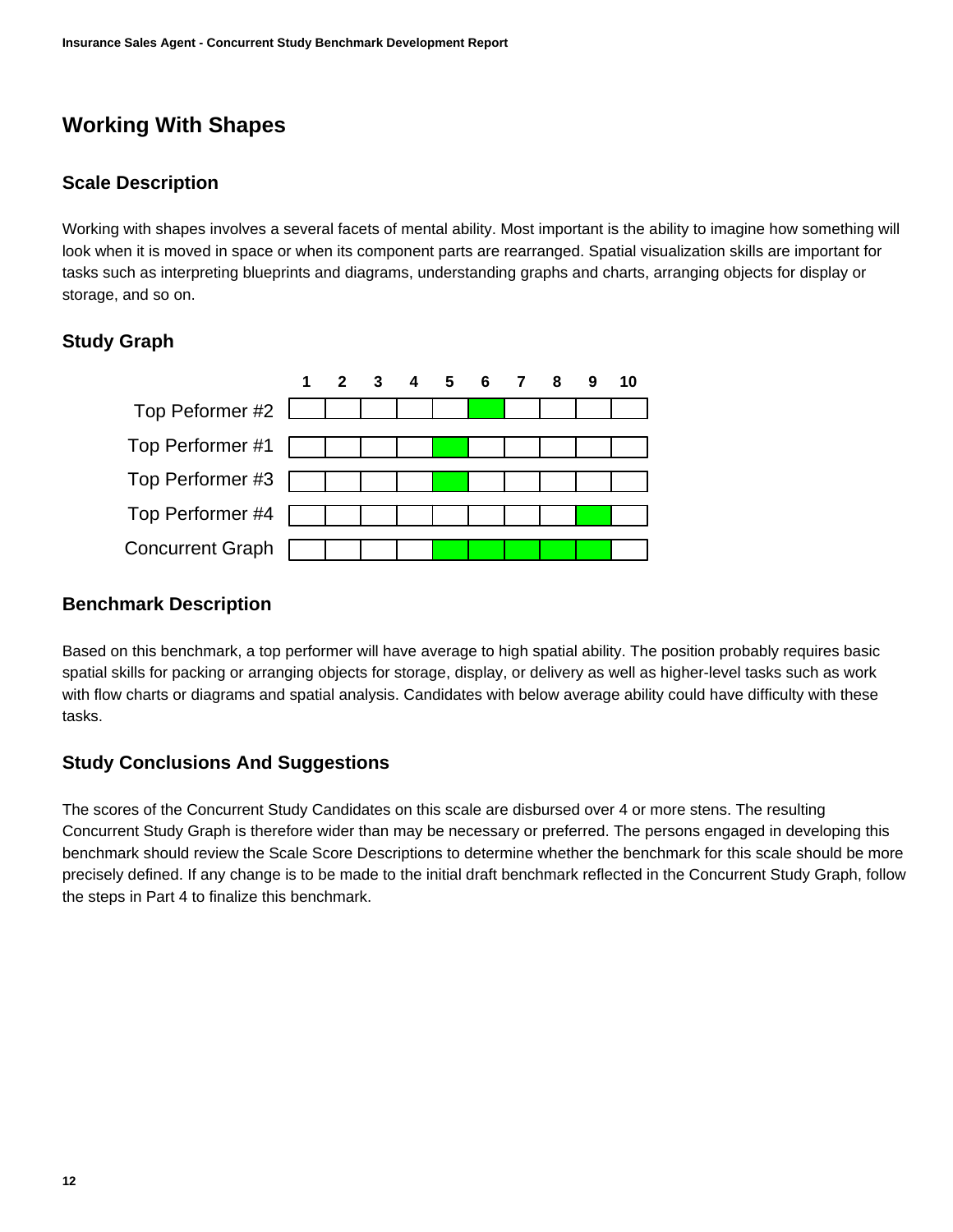| Limited spatial reasoning<br>Reasoning ability adequate or<br>Above-average to superior<br>better for most spatial tasks<br>spatial reasoning<br>Will likely work slowly when<br>required to relate diagrams to<br>Will work at a reasonable pace<br>Will work fast with high level<br>actual objects<br>with acceptable accuracy<br>accuracy for spatial tasks                                                                                                                                   | Low $1 - 2 - 3$ | Mid-range 4 - 5 - 6 -7 | High 8 - 9 - 10                                                                                                                                                                                                      |
|---------------------------------------------------------------------------------------------------------------------------------------------------------------------------------------------------------------------------------------------------------------------------------------------------------------------------------------------------------------------------------------------------------------------------------------------------------------------------------------------------|-----------------|------------------------|----------------------------------------------------------------------------------------------------------------------------------------------------------------------------------------------------------------------|
| Less speed and accuracy when<br>Reliable and usually correct<br>visualizing objects or relating<br>when visualizing objects or<br>diagrams to operations, data,<br>relating diagrams to operations,<br>data, etc.<br>etc.<br>objects and events<br>Tasks requiring creative or<br>Creative spatial challenges such<br>as generating diagrams or<br>challenging arrangement of<br>charts will require instruction<br>objects are not recommended<br>with regular practice or refresher<br>training |                 |                        | Very good at visualizing objects<br>and can easily relate diagrams,<br>flow charts, etc. to real-world<br>Will likely enjoy creative spatial<br>challenges and do well in tasks<br>requiring advanced spatial skills |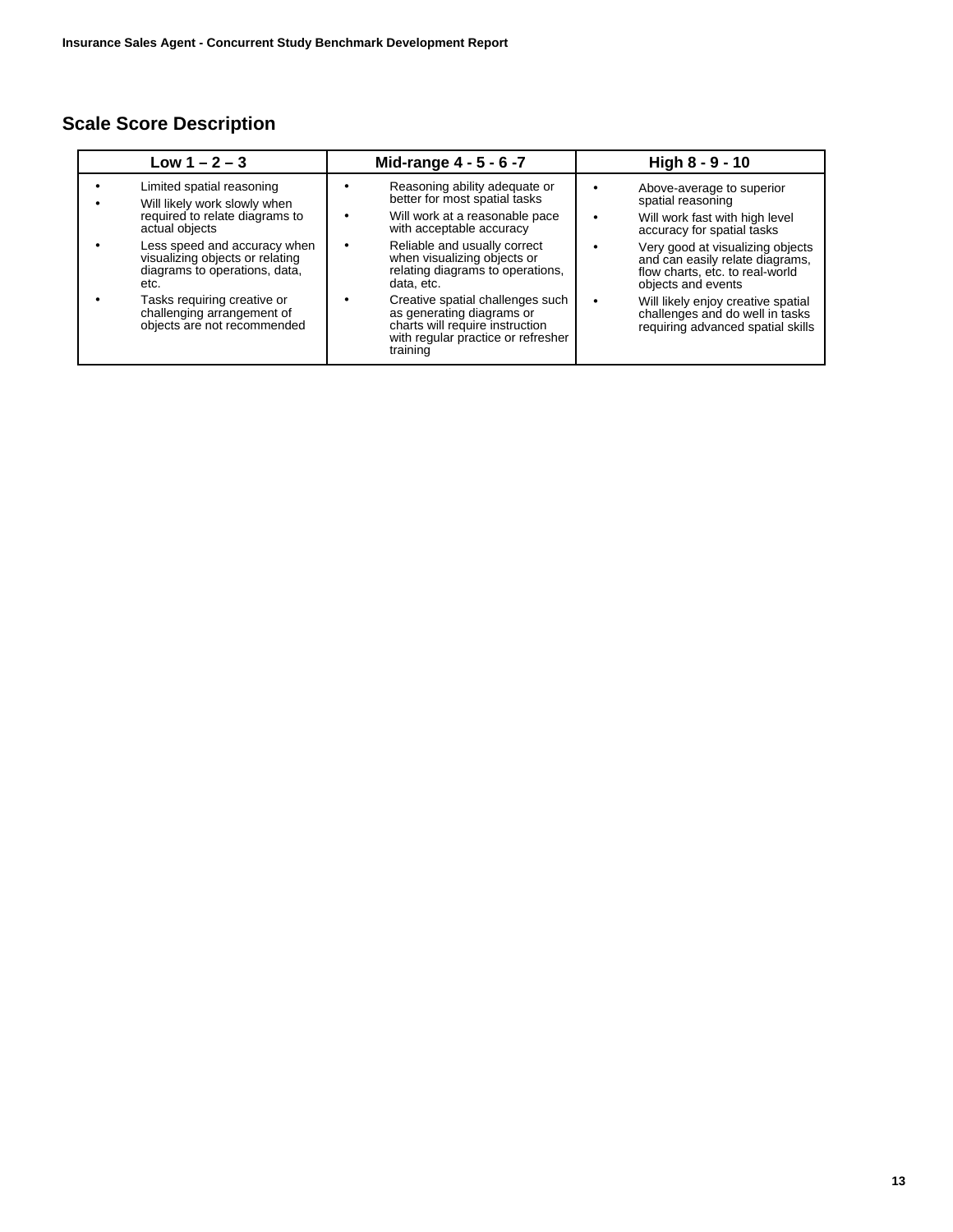### **Interests/Motivation Scales**

<span id="page-13-0"></span>The person or persons developing benchmarks for Interests/Motivation must identify the required levels of enthusiasm for working with people, data, and things.

# **Working With People**

#### <span id="page-13-1"></span>**Scale Description**

Working with people indicates the preferred frequency, quality, and intensity of social contact for optimal job satisfaction. This satisfaction influences performance, especially in the long term.

#### **Study Graph**

![](_page_13_Figure_7.jpeg)

#### **Benchmark Description**

This benchmark denotes that the Insurance Sales Agent position requires a candidate with below average to average interest in Working with People. The preferred candidate will be content to work with moderate interaction with people and will likely choose e-mail and telephone calls (rather than face-to-face meetings) as contact methods. The top performer might be inclined to avoid frequent tasks needing advanced people skills. Candidates with either low or above average interest in people could be less suitable for this position.

#### **Study Conclusions And Suggestions**

The scores of the Concurrent Study Candidates on the Working With People scale are similar. The Concurrent Study Graph may therefore become the final benchmark for this scale.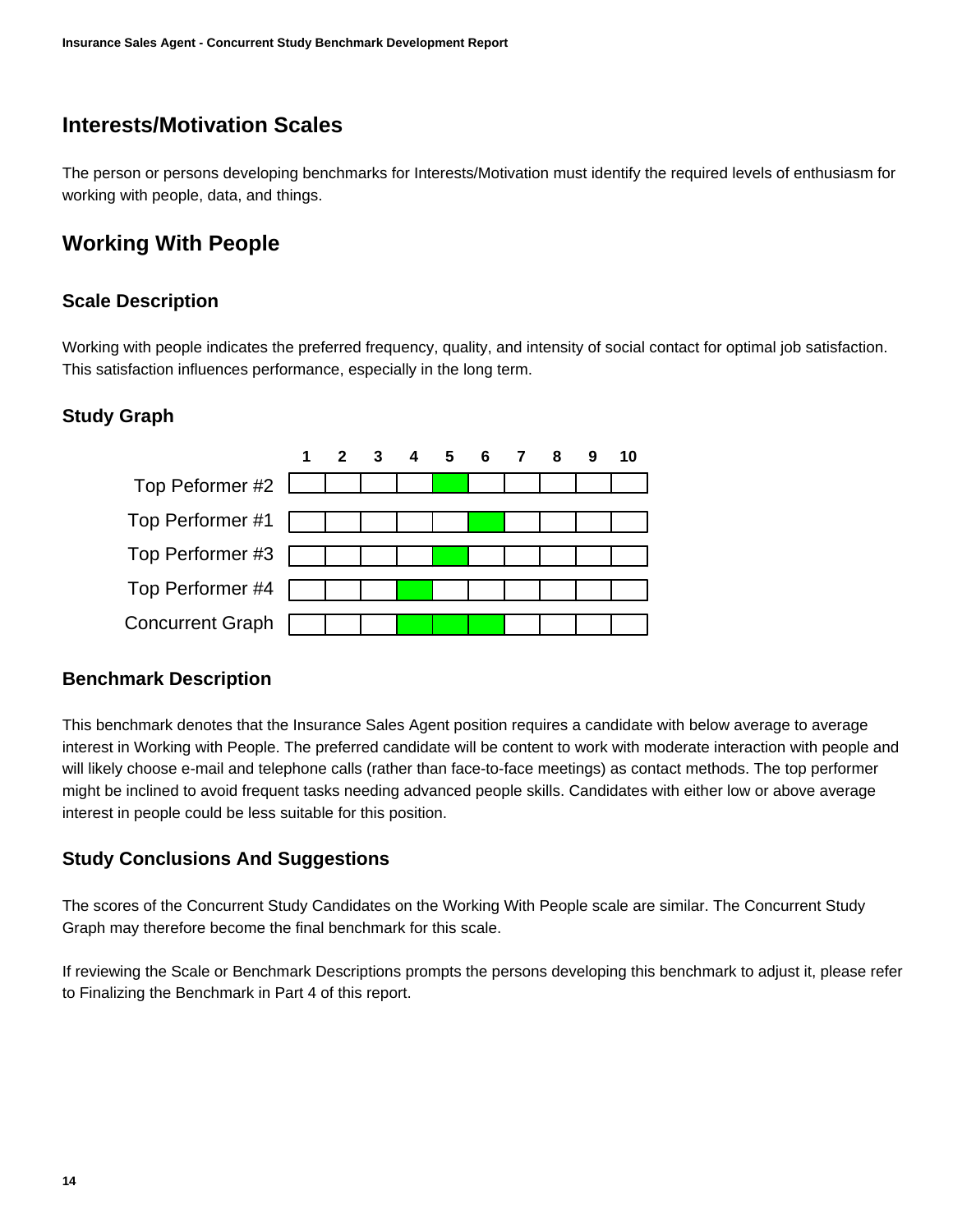# **Working With Data**

#### <span id="page-14-0"></span>**Scale Description**

Working with data measures interest in information and analytical processes as well as overall motivation to work with facts and figures.

#### **Study Graph**

![](_page_14_Figure_5.jpeg)

#### **Benchmark Description**

This benchmark denotes that the Insurance Sales Agent position requires candidates with below average to average scores on Working with Data. The preferred employee likely wants some tasks involving figures, statistics, or accounts. Candidates with above average interest in information could be less suitable for this position. Candidates with low interest could also be a poor fit.

#### **Study Conclusions And Suggestions**

The scores of the Concurrent Study Candidates on the Working With Data scale are similar. The Concurrent Study Graph may therefore become the final benchmark for this scale.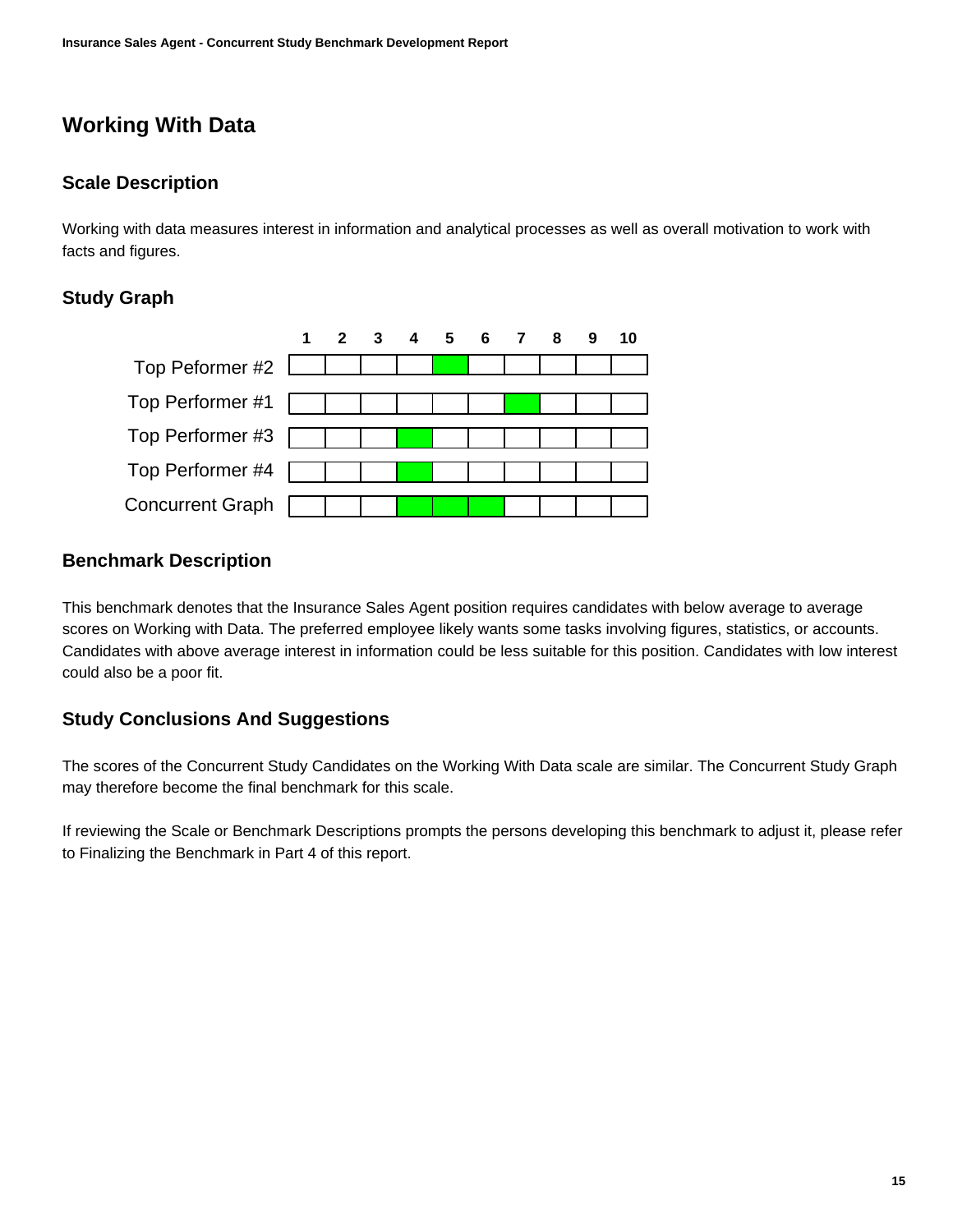# **Working With Things**

#### <span id="page-15-0"></span>**Scale Description**

Working with things measures willingness to manipulate tools and machines and to operate equipment, computers, and other inanimate objects.

#### **Study Graph**

![](_page_15_Figure_5.jpeg)

#### **Benchmark Description**

This wide benchmark denotes that candidates with below to above average scores on Working with Things could all be effective in the Insurance Sales Agent position. The preferred employee likely performs reasonably well with simple, reliable equipment and may occasionally operate more complex machinery. Candidates with extreme motivation (either low or high) for hands-on tasks with tools and objects could be less suitable for this position.

#### **Study Conclusions And Suggestions**

The scores of the Concurrent Study Candidates on this scale are disbursed over 4 or more stens. The resulting Concurrent Study Graph is therefore wider than may be necessary or preferred. The persons engaged in developing this benchmark should review the Scale Score Descriptions to determine whether the benchmark for this scale should be more precisely defined. If any change is to be made to the initial draft benchmark reflected in the Concurrent Study Graph, follow the steps in Part 4 to finalize this benchmark.

| Low $1 - 2 - 3$                                                                                                                                                                      | Mid-range 4 - 5 - 6 -7                                                                                                                                                                                                            | High $8 - 9 - 10$                                                                                                                                                                                                                       |
|--------------------------------------------------------------------------------------------------------------------------------------------------------------------------------------|-----------------------------------------------------------------------------------------------------------------------------------------------------------------------------------------------------------------------------------|-----------------------------------------------------------------------------------------------------------------------------------------------------------------------------------------------------------------------------------------|
| Satisfied to work with few tools<br>infrequently<br>Likes to operate only simple,<br>reliable equipment<br>Prefers jobs with minimal<br>machinery and few "hands on"<br>requirements | Pleased to manipulate tools and<br>٠<br>devices occasionally<br>Likes to operate moderately<br>complex equipment and will<br>tinker with machinery<br>Prefers some "hands on" work<br>and will not be intimidated by<br>machinery | Eager to manipulate tools and<br>devices often<br>Happy to operate complex<br>equipment and will enjoy<br>tinkering with machinery<br>Does best with pragmatic<br>"hands on" work which can<br>range from warehousing to<br>engineering |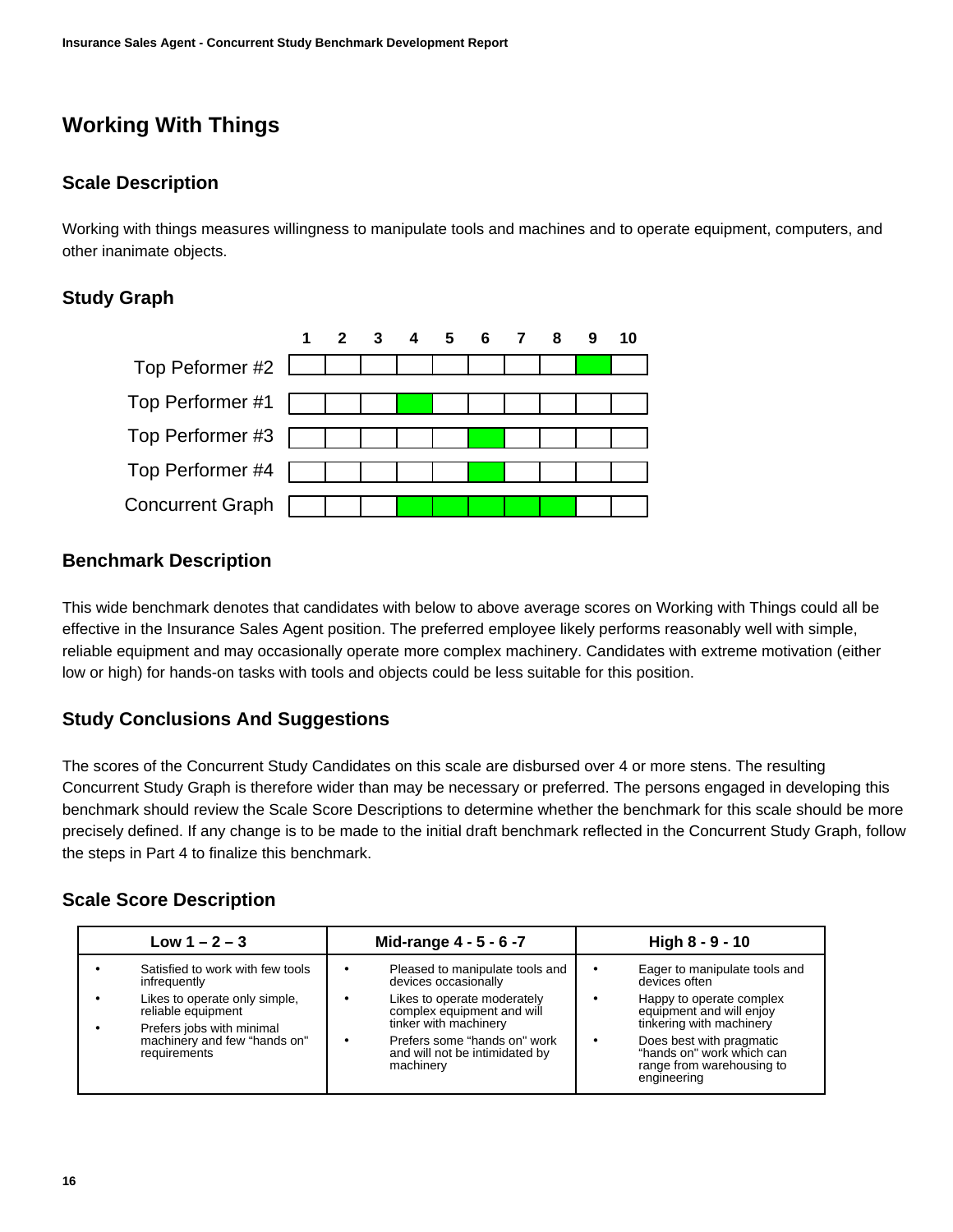# **Personality Scales**

<span id="page-16-0"></span>The person or persons developing the Prevue Benchmark are required to identify the preferred scores on the eight Personality minor scales of the Prevue Assessment. When the benchmarks for these minor scales have been determined, the benchmarks for the four Personality major scales will automatically be generated by the computerized scoring and analysis facilities at www.prevueonline.com.

# **Cooperative / Competitive**

#### <span id="page-16-1"></span>**Scale Description**

Cooperative to Competitive minor scale measures a person's need to win. Some people are eager to be cooperative and refuse to engage in any form of competition. Conversely, others are driven to compete for high achievement but to the detriment of all other considerations.

#### **Study Graph**

![](_page_16_Figure_7.jpeg)

#### **Benchmark Description**

This wide benchmark shows that moderately cooperative to moderately competitive candidates could all become top performers in this position. Future concurrent studies might suggest a narrower benchmark. The present benchmark indicates that only candidates with extreme Scales could be less suitable for the Insurance Sales Agent position. This means that extremely cooperative people, with little or no concern about winning or losing, may be less effective. Similarly, highly competitive candidates, with total concentration on personal achievement and little concern for relationships, could also be a poor fit.

#### **Study Conclusions And Suggestions**

The scores of the Concurrent Study Candidates on this scale are disbursed over 4 or more stens. The resulting Concurrent Study Graph is therefore wider than may be necessary or preferred. The persons engaged in developing this benchmark should review the Scale Score Descriptions to determine whether the benchmark for this scale should be more precisely defined. If any change is to be made to the initial draft benchmark reflected in the Concurrent Study Graph, follow the steps in Part 4 to finalize this benchmark.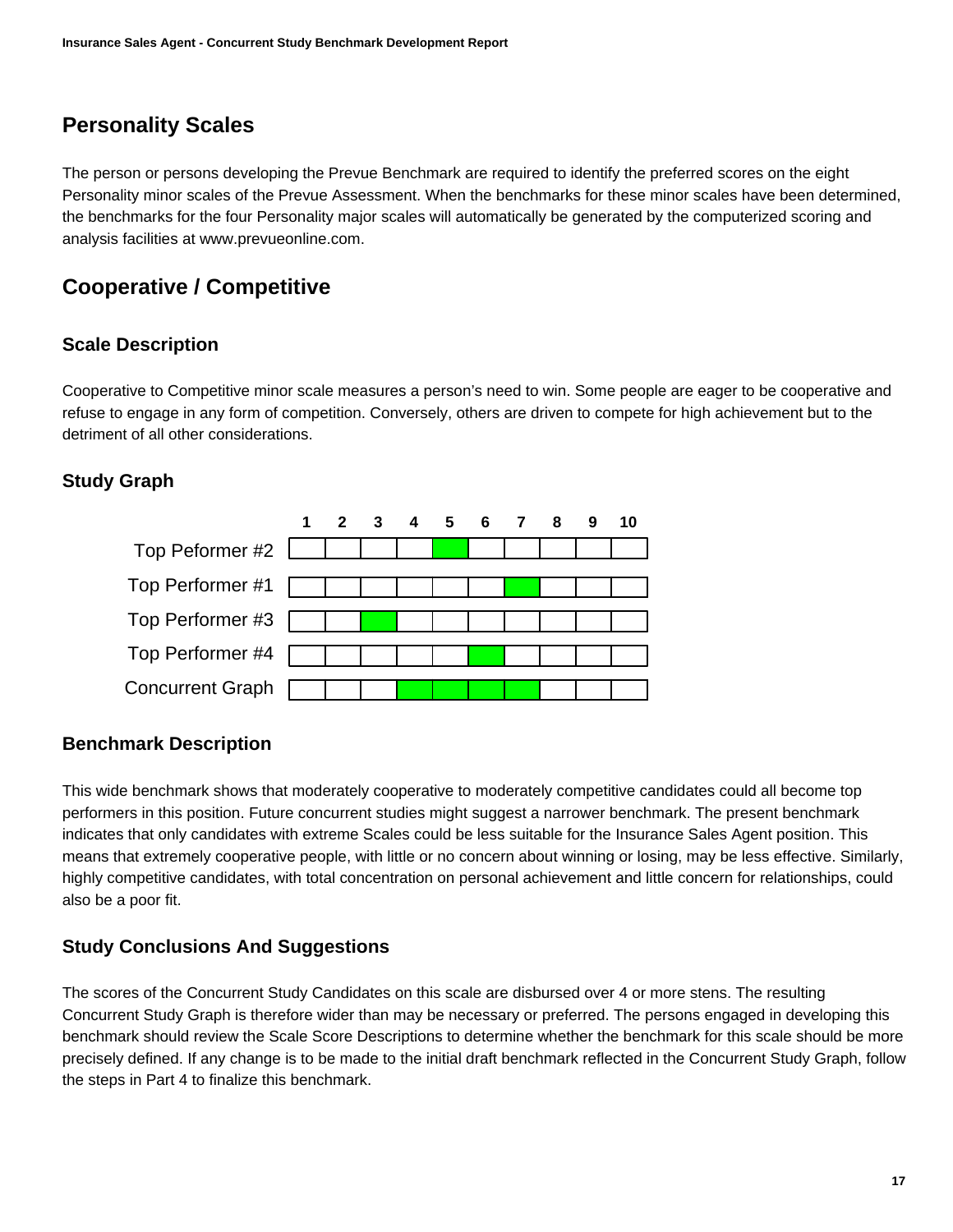| Low $1 - 2 - 3$                                                                                                                                                                                                                                                                                                    | Mid-range 4 - 5 - 6 -7                                                                                                                                                                                                                                                                                    | High 8 - 9 - 10                                                                                                                                                                                                                                                                                                       |
|--------------------------------------------------------------------------------------------------------------------------------------------------------------------------------------------------------------------------------------------------------------------------------------------------------------------|-----------------------------------------------------------------------------------------------------------------------------------------------------------------------------------------------------------------------------------------------------------------------------------------------------------|-----------------------------------------------------------------------------------------------------------------------------------------------------------------------------------------------------------------------------------------------------------------------------------------------------------------------|
| Non-competitive and eager to<br>contribute to collaborative<br>efforts<br>Seldom concerned with winning<br>or losing<br>Maintains personal relationships<br>and will forego own success to<br>help others<br>Team player who enjoys<br>co-operative ventures and<br>derives satisfaction from team<br>achievements | Ambitious but also values team<br>spirit and co-operation<br>Wants to win but working<br>successfully with others is<br>important<br>May compromise own need to<br>achieve to maintain good<br>relationships with others<br>Team player who still likes to<br>compete and wants individual<br>recognition | Strives hard for own success<br>and does not value co-operation<br>Plays to win and may be a bad<br>loser<br>Determined to reach goals and<br>may show little concern about<br>upsetting others along the way<br>While rarely supportive as a<br>team player, will take leadership<br>and use others to achieve goals |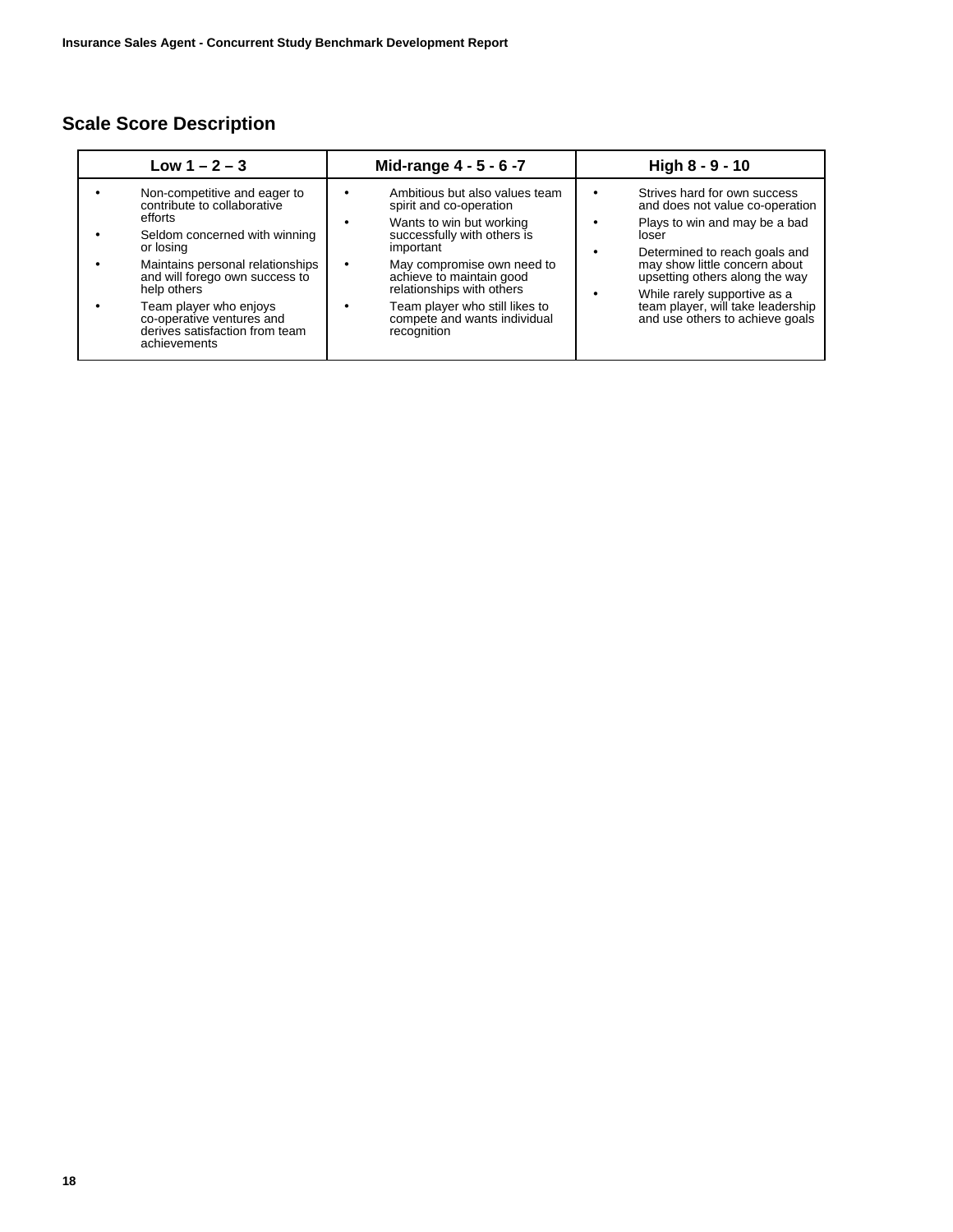# **Submissive / Assertive**

#### <span id="page-18-0"></span>**Scale Description**

Submissive to Assertive minor scale measures willingness to dominate people and events.

#### **Study Graph**

![](_page_18_Figure_5.jpeg)

#### **Benchmark Description**

The broad benchmark indicates that moderately submissive to moderately assertive candidates could all be effective in this position. More extensive data might reveal a smaller range of compliance and dominance. Currently, only candidates exhibiting extreme Scales are less likely to be successful. This means extremely submissive people, who avoid all confrontation and are very reluctant to express their own views, might be a poor fit. Similarly, highly assertive candidates, with singular zeal to express their own views and willingness to engage in head-on confrontation, could also be less suitable for this position.

#### **Study Conclusions And Suggestions**

The scores of the Concurrent Study Candidates on this scale are disbursed over 4 or more stens. The resulting Concurrent Study Graph is therefore wider than may be necessary or preferred. The persons engaged in developing this benchmark should review the Scale Score Descriptions to determine whether the benchmark for this scale should be more precisely defined. If any change is to be made to the initial draft benchmark reflected in the Concurrent Study Graph, follow the steps in Part 4 to finalize this benchmark.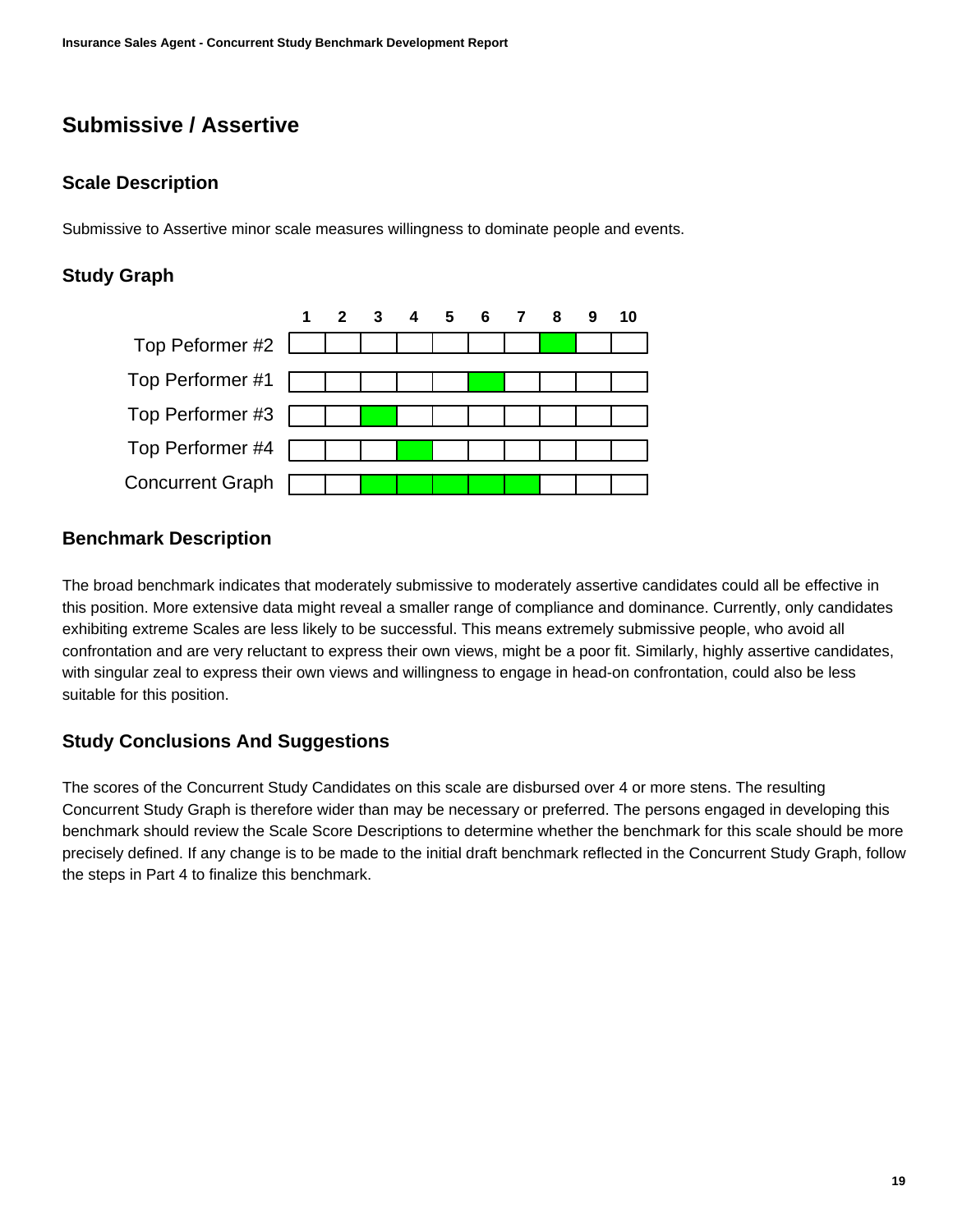| Low $1 - 2 - 3$                                                                                                                                                                                                                                                               | Mid-range 4 - 5 - 6 -7                                                                                                                                                                                                                                                                         | High 8 - 9 - 10                                                                                                                                                                                                                                                                                           |
|-------------------------------------------------------------------------------------------------------------------------------------------------------------------------------------------------------------------------------------------------------------------------------|------------------------------------------------------------------------------------------------------------------------------------------------------------------------------------------------------------------------------------------------------------------------------------------------|-----------------------------------------------------------------------------------------------------------------------------------------------------------------------------------------------------------------------------------------------------------------------------------------------------------|
| Compliant and tactful<br>Can play a useful role in<br>diffusing aggression or conflict<br>Might occasionally stand up for<br>own views but will generally<br>avoid controversy<br>Prefers to sidestep conflict<br>rather than confront it and will<br>rarely offer leadership | Reasonably outspoken in<br>non-threatening situations or<br>with familiar people<br>More often a peacemaker than<br>decision-maker<br>Sometimes reluctant to speak<br>out on issues<br>Tends not to promote self as<br>group leader but, with<br>encouragement, will accept<br>leadership role | Rational and outspoken<br>Stands up for own position even<br>if unpopular or likely to create<br>conflict<br>Knows own mind and not afraid<br>to say so; will make sure<br>opinions are known<br>Often acts as group leader:<br>likely to be controversial and<br>unafraid of arguments or open<br>debate |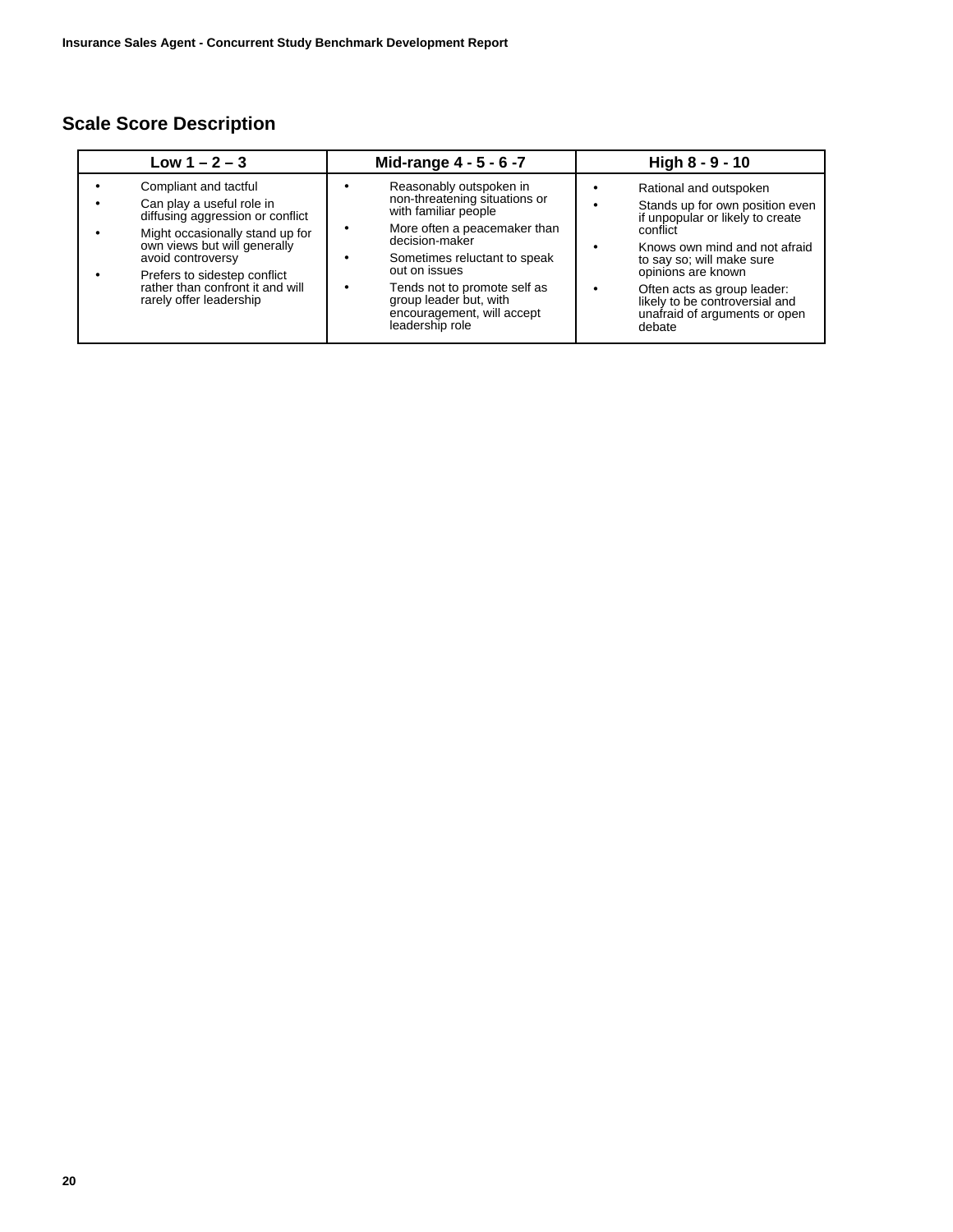# **Innovative / Conventional**

#### <span id="page-20-0"></span>**Scale Description**

Innovative to conventional minor scale measures the likelihood of creative thinking and reliable behavior.

#### **Study Graph**

![](_page_20_Figure_5.jpeg)

#### **Benchmark Description**

This benchmark denotes that a moderately innovative to balanced person is required. The top performer will likely prefer creative thinking, a neutral approach to change and upgrading, and some flexibility regarding rules. This person will be able to invent or adapt to new methods when necessary, and should function productively in a less predictable work environment with some irregularity in the pace of assignments. A conventional candidate, who might adapt slowly to new situations and probably does not welcome change, could be less effective in this position. Similarly, an extremely innovative candidate, who likes a fast-moving, unpredictable environment with few rules, might also be a poor fit.

#### **Study Conclusions And Suggestions**

The scores of the Concurrent Study Candidates on this scale are disbursed over 4 or more stens. The resulting Concurrent Study Graph is therefore wider than may be necessary or preferred. The persons engaged in developing this benchmark should review the Scale Score Descriptions to determine whether the benchmark for this scale should be more precisely defined. If any change is to be made to the initial draft benchmark reflected in the Concurrent Study Graph, follow the steps in Part 4 to finalize this benchmark.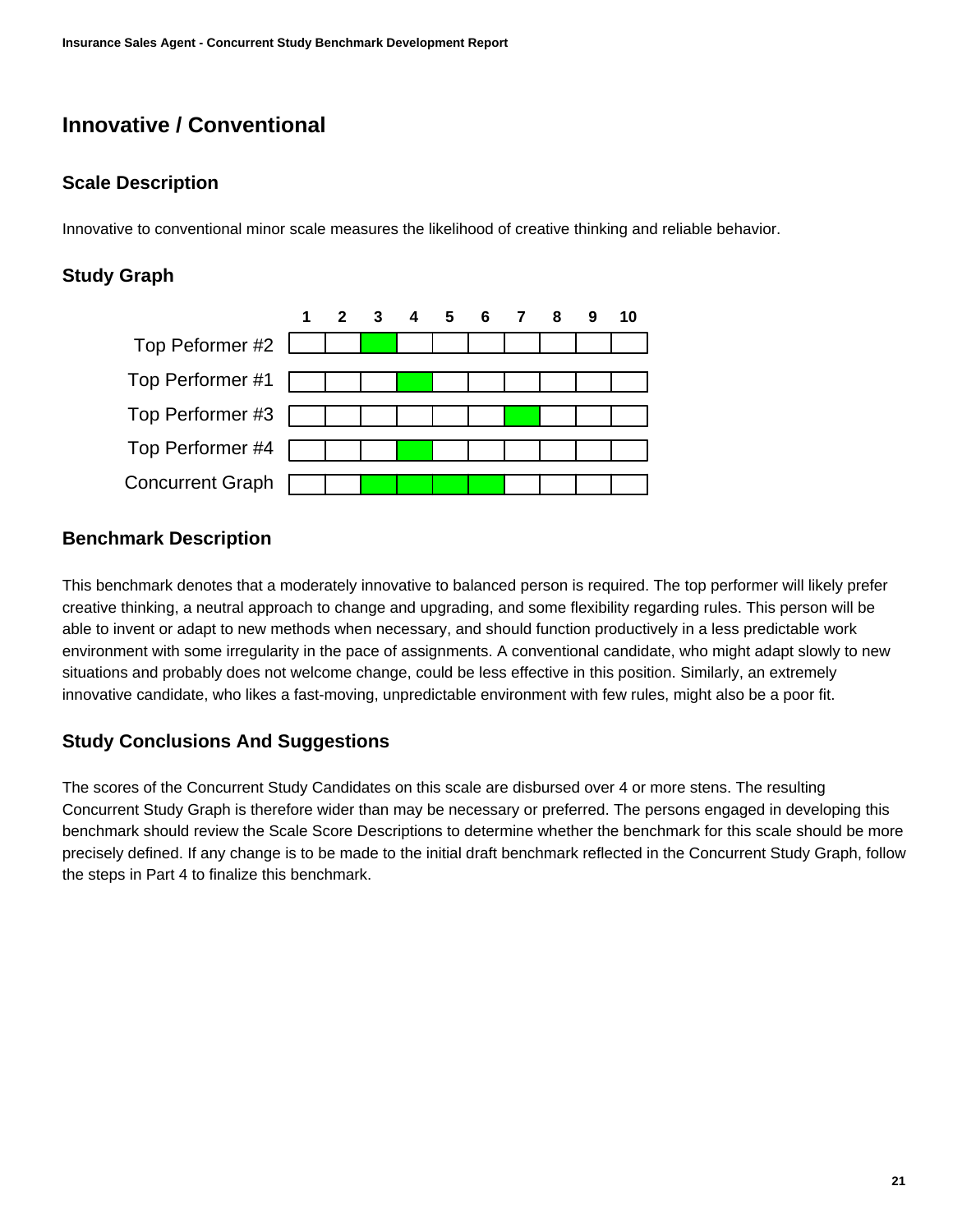| Low $1 - 2 - 3$                                                                                                                                                                                                                                                                                                                          | Mid-range 4 - 5 - 6 -7                                                                                                                                                                                                                                                                                                                                                            | High 8 - 9 - 10                                                                                                                                                                                                                                                                                                                                                                  |
|------------------------------------------------------------------------------------------------------------------------------------------------------------------------------------------------------------------------------------------------------------------------------------------------------------------------------------------|-----------------------------------------------------------------------------------------------------------------------------------------------------------------------------------------------------------------------------------------------------------------------------------------------------------------------------------------------------------------------------------|----------------------------------------------------------------------------------------------------------------------------------------------------------------------------------------------------------------------------------------------------------------------------------------------------------------------------------------------------------------------------------|
| Imaginative and adaptable<br>Enjoys change<br>Looks for novel and original<br>ways to solve problems<br>Tends to be casual about rules<br>and may resist following<br>traditional methods<br>Functions productively in fast<br>moving, unpredictable work<br>environments but may feel<br>stifled in extremely conventional<br>situation | Generally reliable and still able<br>to innovate if necessary<br>Maintains a balanced approach<br>to change and innovation<br>Tends to act carefully in<br>٠<br>problem-solving<br>Flexible about rules but likely to<br>prefer to maintain the status quo<br>Adapts to most work<br>environments but less<br>productive if stressed by<br>excessive change or<br>micromanagement | Careful, thorough, and reliable<br>Adapts slowly to new situations<br>or methods; does not welcome<br>change<br>Prefers traditional methods of<br>problem-solving and wants to<br>do things "the right way"<br>Respects rules, adheres to high<br>moral code, and values matters<br>of principle<br>Works best in highly structured<br>environment with well-defined<br>protocol |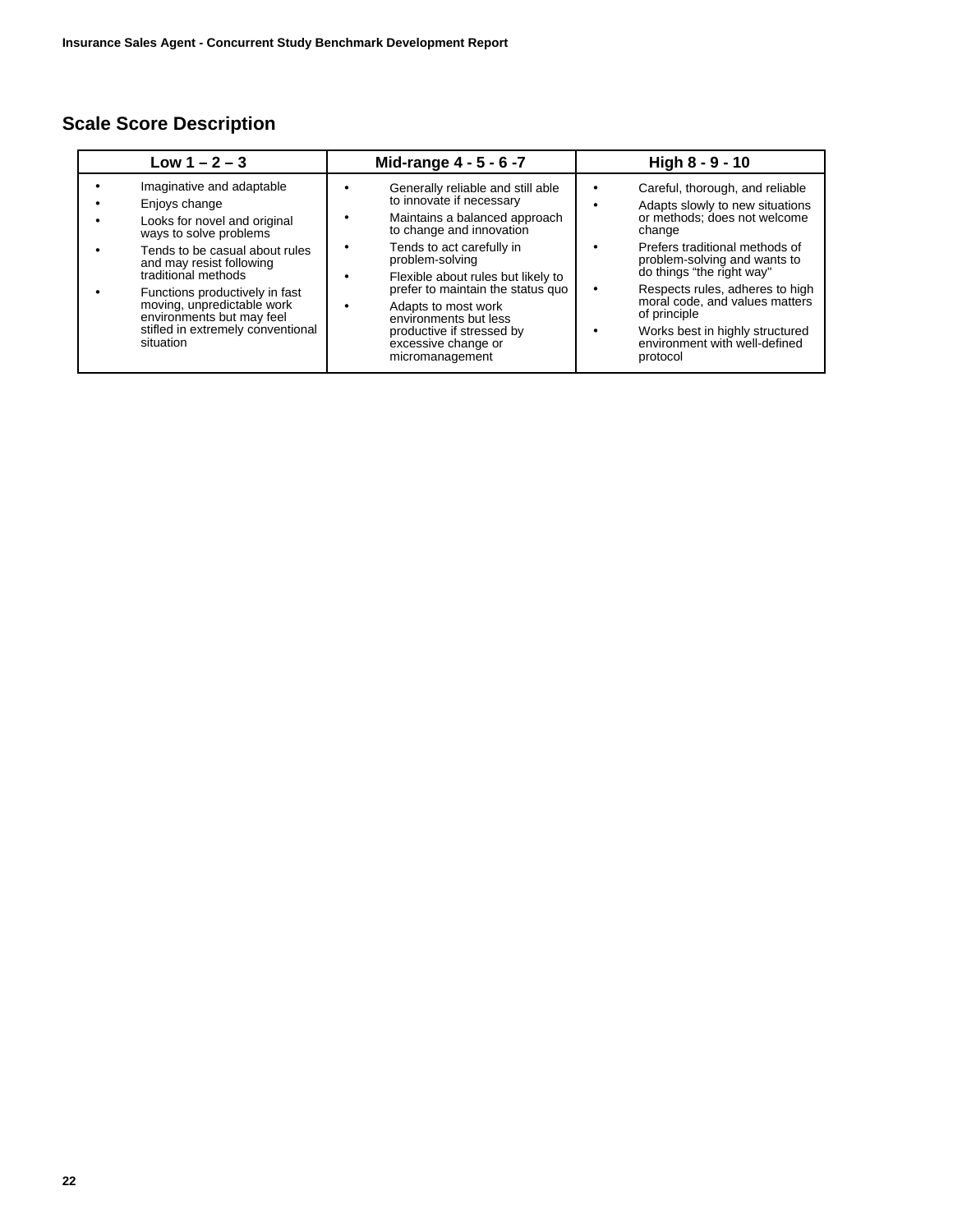# **Reactive / Organized**

#### <span id="page-22-0"></span>**Scale Description**

Reactive to organized minor scale determines preference for planning, detail, schedules and order. Some people would rather innovate and improvise while engaging in "big picture" thinking but, for others, meticulous planning is essential for job satisfaction.

#### **Study Graph**

![](_page_22_Figure_5.jpeg)

#### **Benchmark Description**

This benchmark indicates that a moderately reactive to balanced person is required. The appropriate employee likely has acceptable planning skills, reasonable punctuality, and appropriate, fairly inventive responses to change. An organized employee, who scrupulously plans and thinks ahead and prefers a logical environment with a controlled rate of change, might not be as effective in this position.

#### **Study Conclusions And Suggestions**

The scores of the Concurrent Study Candidates on the Reactive / Organized scale are similar. The Concurrent Study Graph may therefore become the final benchmark for this scale.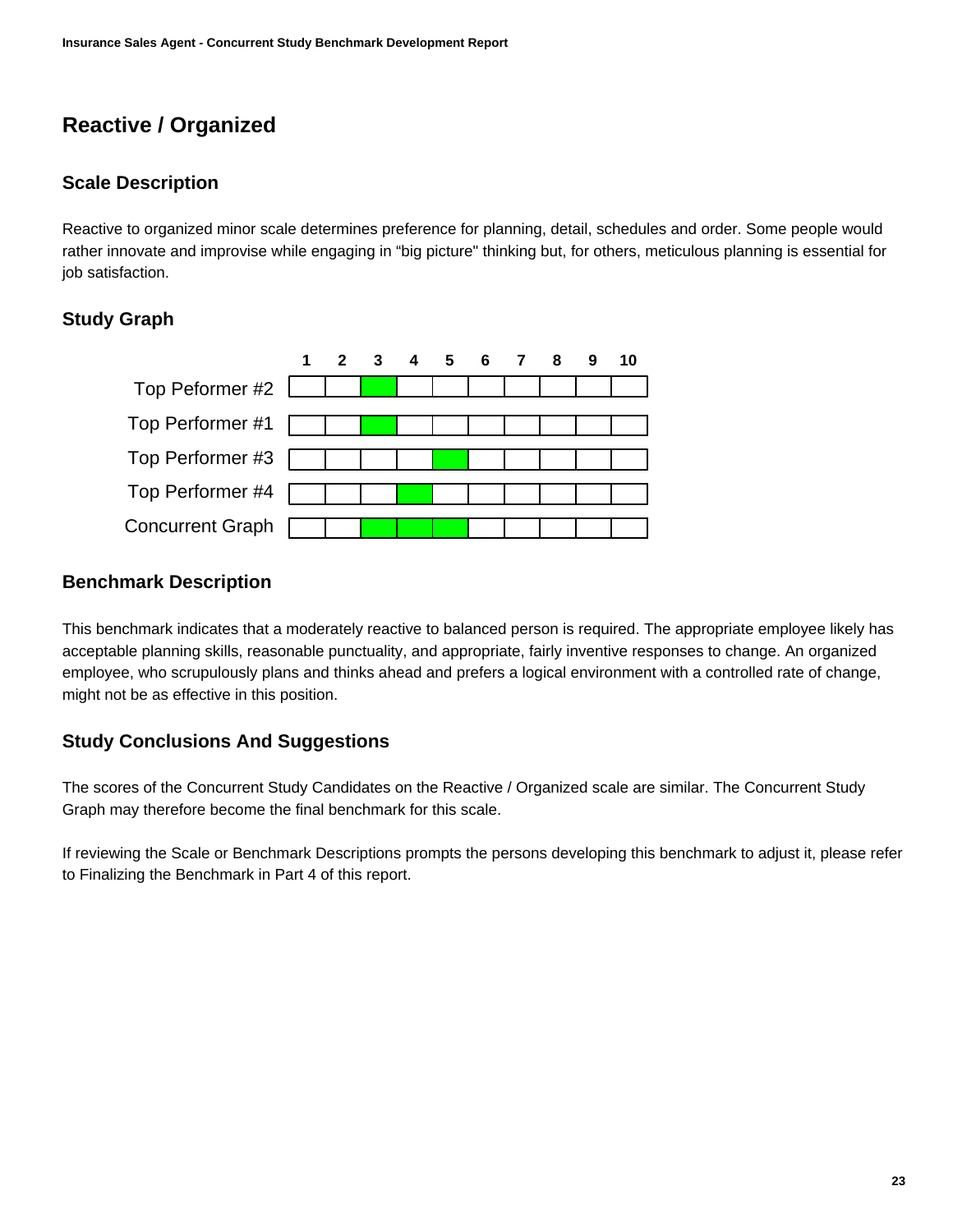# **Self-Sufficient / Group-Oriented**

#### <span id="page-23-0"></span>**Scale Description**

Self-sufficient to Group-oriented minor scale measures whether a person prefers to generate ideas and stimulation in solitude or with a group.

#### **Study Graph**

![](_page_23_Figure_5.jpeg)

#### **Benchmark Description**

This benchmark denotes that a moderately to highly group-oriented person is required. The top performer will prefer team work in a stimulating, busy work area and will readily participate in large meetings, seminars, and similar events. Although very social, the appropriate employee should not disrupt others and is not necessarily overly genial. Capable of working alone for limited periods, the preferred candidate will be more at ease in group settings with opportunity for discussion, approval, and support. Balanced to extremely self-sufficient candidates, who may be less comfortable in social settings, could be less effective in this position.

#### **Study Conclusions And Suggestions**

The scores of the Concurrent Study Candidates on the Self-Sufficient / Group-Oriented scale are similar. The Concurrent Study Graph may therefore become the final benchmark for this scale.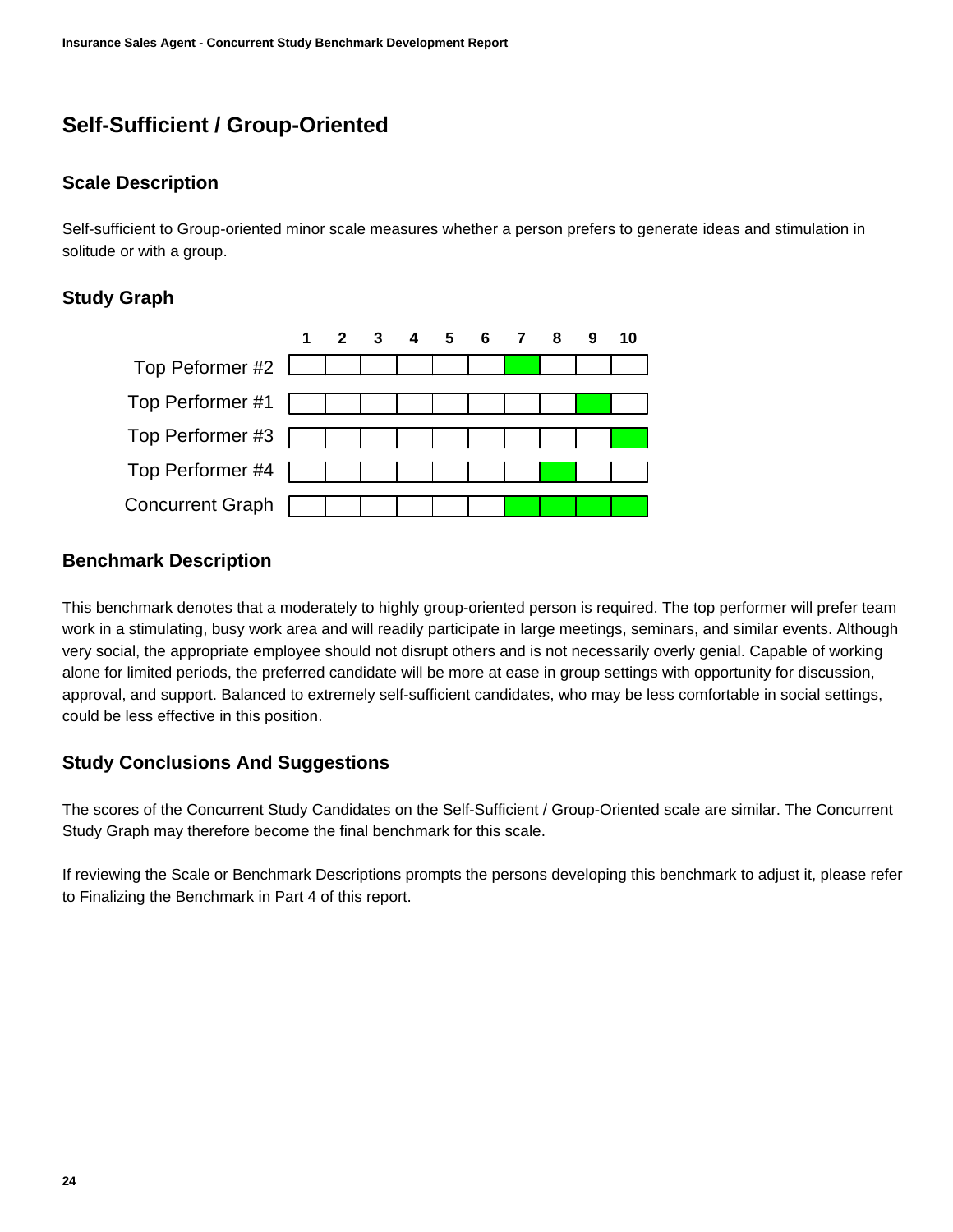# **Reserved / Outgoing**

#### <span id="page-24-0"></span>**Scale Description**

Reserved to Outgoing minor scale measures whether a person's nature is to be somewhat detached from others or overtly friendly.

#### **Study Graph**

|                                       | 1 2 3 4 5 6 7 8 9 |  |  |  | 10 |
|---------------------------------------|-------------------|--|--|--|----|
| Top Peformer #2 $\boxed{\phantom{1}}$ |                   |  |  |  |    |
|                                       |                   |  |  |  |    |
|                                       |                   |  |  |  |    |
|                                       |                   |  |  |  |    |
| Top Performer #3                      |                   |  |  |  |    |
|                                       |                   |  |  |  |    |
| Top Performer #4                      |                   |  |  |  |    |
|                                       |                   |  |  |  |    |
| <b>Concurrent Graph</b>               |                   |  |  |  |    |
|                                       |                   |  |  |  |    |

#### **Benchmark Description**

This benchmark indicates that the Insurance Sales Agent position requires a moderately to highly outgoing personality. Rarely inclined to do quiet, orderly work, the appropriate employee will look for varied assignments with risk, challenge and excitement. This person will often avoid monotonous, repetitive tasks and might change jobs more often than most. In meetings, the preferred candidate will be eager for new experiences and ready to speak out. The top performer will rarely hide in the background and may value co-workers for stimulation more than support. Candidates who are balanced or moderately to extremely reserved could be too detached to be fully effective in this position.

#### **Study Conclusions And Suggestions**

The scores of the Concurrent Study Candidates on the Reserved / Outgoing scale are similar. The Concurrent Study Graph may therefore become the final benchmark for this scale.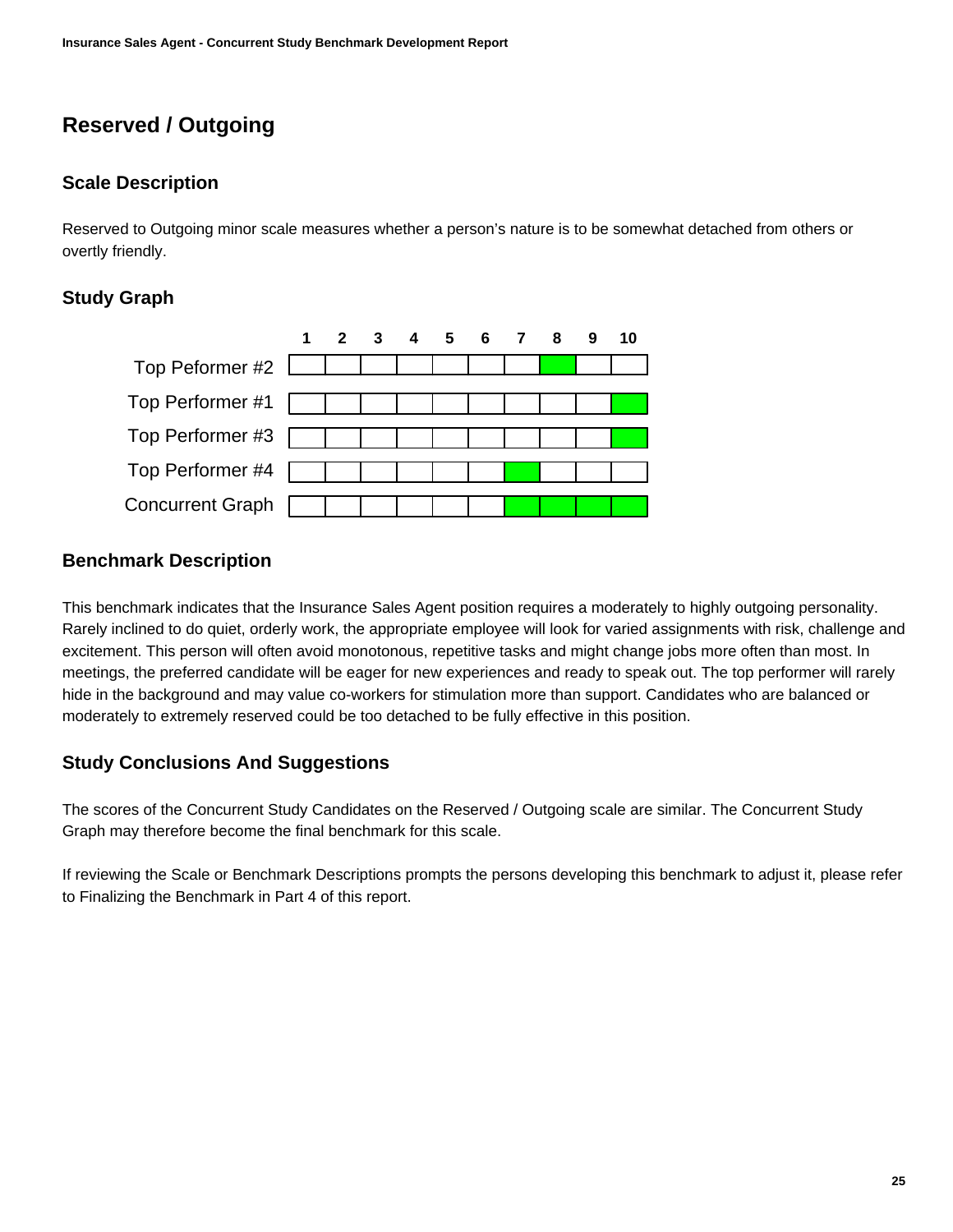# **Restless / Poised**

#### <span id="page-25-0"></span>**Scale Description**

Restless to Poised minor scale indicates of how people respond to stress such as adverse events and the negative things that other people say, think or do. Some people can be unduly sensitive to this stress while others may seem impervious.

#### **Study Graph**

![](_page_25_Figure_5.jpeg)

#### **Benchmark Description**

This wide benchmark denotes that moderately restless to moderately poised candidates could all be effective in this position. Future concurrent studies might describe a narrower range of edginess and composure. Currently, only candidates with extreme Scales might be less suitable. At the low end of the scale, an extremely restless person, who is easily upset and irritated, might be less effective. Conversely, a highly poised candidate could be perceived as unfazed by adversity and therefore might also be a poor fit for this position.

#### **Study Conclusions And Suggestions**

The scores of the Concurrent Study Candidates on this scale are disbursed over 4 or more stens. The resulting Concurrent Study Graph is therefore wider than may be necessary or preferred. The persons engaged in developing this benchmark should review the Scale Score Descriptions to determine whether the benchmark for this scale should be more precisely defined. If any change is to be made to the initial draft benchmark reflected in the Concurrent Study Graph, follow the steps in Part 4 to finalize this benchmark.

| Low $1 - 2 - 3$                                                                                                                                                                                              | Mid-range 4 - 5 - 6 -7                                                                                                                                                      | High 8 - 9 - 10                                                                                                                                                                                             |
|--------------------------------------------------------------------------------------------------------------------------------------------------------------------------------------------------------------|-----------------------------------------------------------------------------------------------------------------------------------------------------------------------------|-------------------------------------------------------------------------------------------------------------------------------------------------------------------------------------------------------------|
| Can be irritable and easily upset<br>Will lose temper occasionally<br>but irritation is usually<br>short-lived<br>Tends to view world as hostile                                                             | Usually composed<br>Average mix of rationality with<br>some tendency to get upset and<br>take things personally<br>Tends to keep open mind about<br>$\bullet$               | Often rational and unfazed by<br>adversity<br>Seldom loses temper and can<br>shrug off criticism and deal<br>effectively with difficulties                                                                  |
| and may feel that other people<br>are either unreasonable or<br>naïve if they disagree with this<br>view<br>Might have weak coping skills<br>for embarrassing situations,<br>setbacks, or personal criticism | the world and other people but<br>can lose objectivity when<br>personally involved<br>Shows fairly good coping skills<br>for most embarrassments.<br>setbacks, or criticism | Tends to view world as<br>hospitable and generally<br>tolerates others <sup>7</sup> views<br>Accepts that few things proceed<br>without challenges and<br>setbacks and usually copes well<br>with adversity |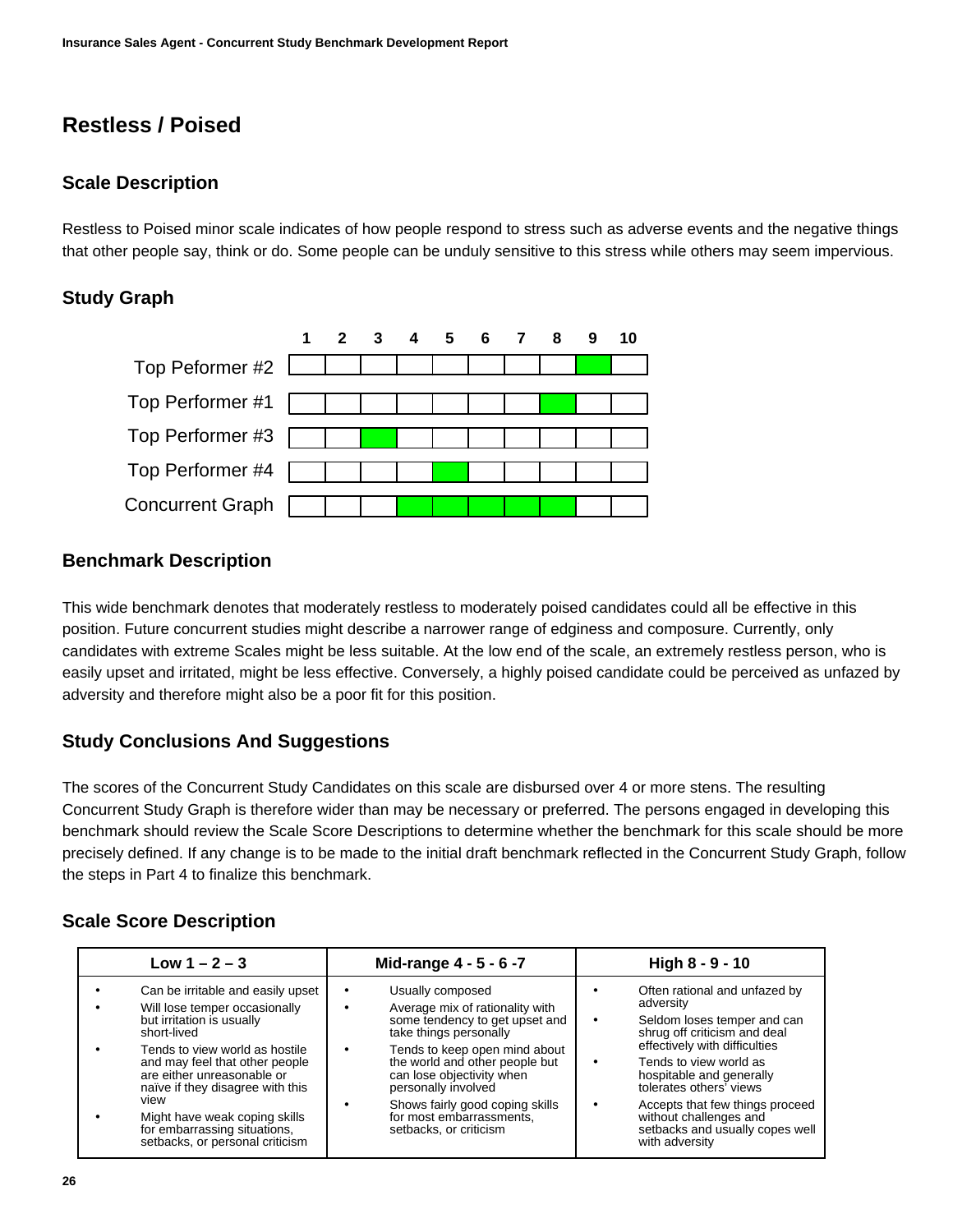# **Excitable / Relaxed**

#### <span id="page-26-0"></span>**Scale Description**

Excitable to Relaxed minor scale measures response to potentially stressful situations. Some people are visibly upset by unexpected circumstances while others manage their emotions well.

#### **Study Graph**

![](_page_26_Figure_5.jpeg)

#### **Benchmark Description**

This wide benchmark indicates that moderately excitable to moderately relaxed candidates could all be effective in this position. Future concurrent studies might describe a smaller range of concern and constancy in the top performer. Currently, only candidates with extreme Scales might be less suitable. At the low end of the scale, an extremely excitable person, who may be prone to marked worrying and distrust, could be a poor fit. Conversely, a highly relaxed candidate whose unwavering nonchalance could be misinterpreted as indifference, might also be less likely to be successful.

#### **Study Conclusions And Suggestions**

The scores of the Concurrent Study Candidates on the Excitable / Relaxed scale are similar. The Concurrent Study Graph may therefore become the final benchmark for this scale.